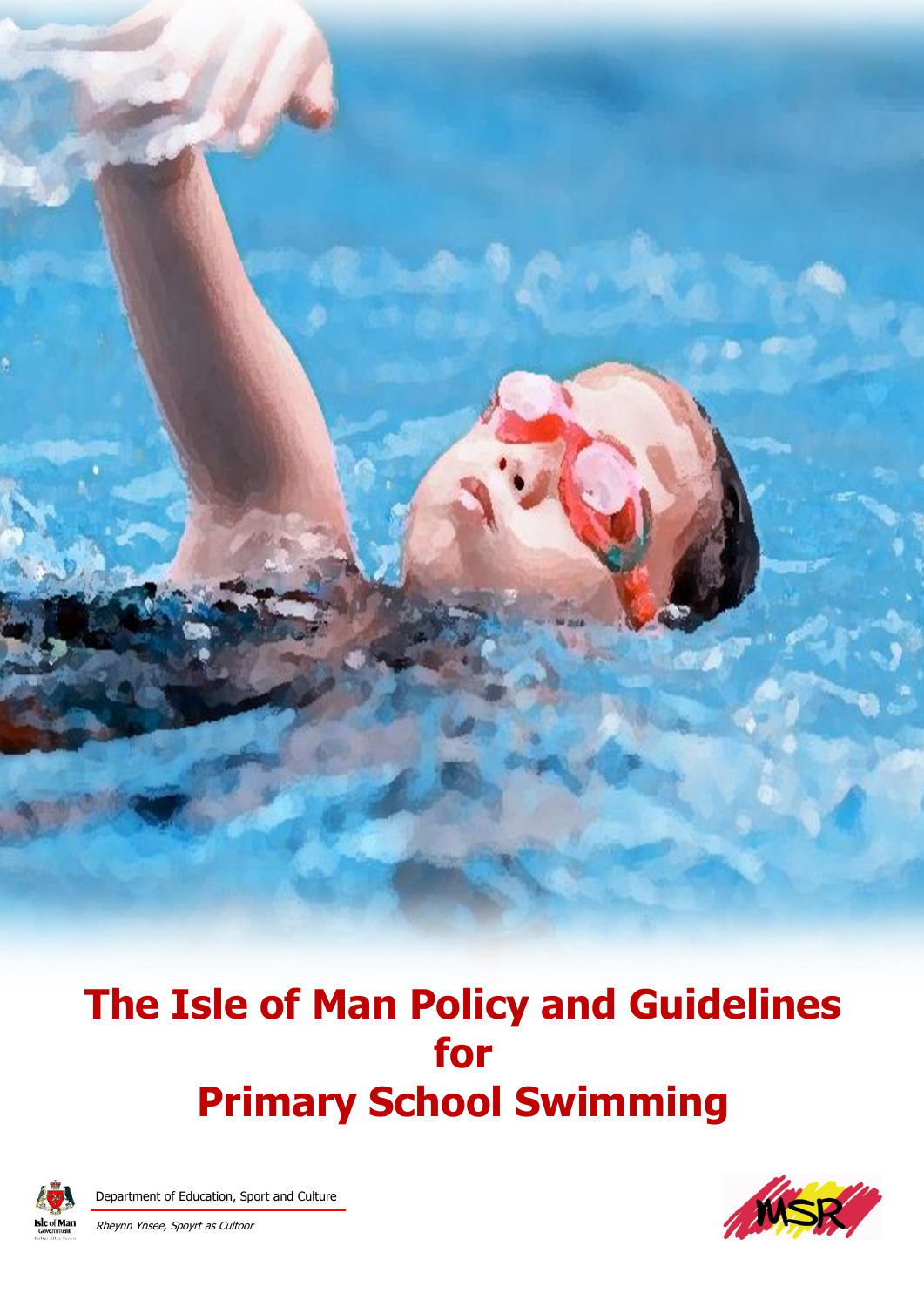# **The Isle of Man Policy and Guidelines for Primary School Swimming**

The organisation and delivery of primary school swimming lessons on the Isle of Man is the responsibility of the Isle of Man Government's Department of Education, Sport & Culture (DESC) and is managed by Manx Sport & Recreation (MSR).

The Amateur Swimming Association (ASA) is the National Governing Body for swimming in England. Its aim is to encourage more people to swim and have fun swimming more often; this starts with creating a magic 'first" moment.

The Isle of Man Policy and Guidelines for Primary School Swimming document is based on the ASA Guidelines for School Swimming.

## **Isle of Man Government Responsibilities**

The Department of Education, Sport & Culture is constituted under the Government Departments

Act 1987. Its main duties and responsibilities are set out in the Isle of Man Education Act 2001. The Education (Miscellaneous Provisions) Act 2009 contains some supplementary provisions and there is a raft of secondary legislation in the form of regulations, articles and instruments. In relation to the Sports Development Unit and the National Sports Centre, the relevant legislation is the Recreation and Leisure Act 1998.

The Department of Education, Sport & Culture operates the Island's 37 schools – 32 primary schools and 5 secondary schools – and the University College Isle of Man (UCM), which offers professional, exam/degree and recreational courses for adults. It works with other Government Departments and agencies to deliver services for children, including safeguarding and needs-based assistance. It runs the Youth Service, which offers play and youth clubs and special projects, Adventure Education at two outdoor learning centres, the Youth Arts Centre and Café Laare. It runs Manx Sport and Recreation, the National Sports Centre and Manx Arts Development and is the sponsoring Department for the semi-autonomous bodies Isle of Man Sport and the Isle of Man Arts Council.

## **Department of Education, Sport & Culture: Our Vision**

- A world-class education system for all, underpinned by the Essentials for Learning Framework and providing educational experiences which inspire, engage and enable children to become successful motivated learners, confident individuals, responsible citizens and effective contributors to society. Believing every learner has the potential to achieve and providing diversity of opportunity to meet the needs of all learners.
- Educational provision aligned to the Island's present and future skills needs, at the same time as equipping learners to compete in the global job market.
- High expectations of learners and staff and a commitment to excellent professional development and training.
- Children and young people experiencing a variety of activities in school which lead to their participation and engagement in positive activities out of school.
- Our premises used as shared learning spaces to facilitate and support lifelong learning in collaboration with local businesses and the wider community, engaging the whole community in learning.
- The lives of the people of the Isle of Man enhanced and enriched by improved health, wellbeing, confidence and self-esteem through accessible opportunities for regular, sustainable participation in sport, physical activity and the arts with a positive impact on the community and economy.

32 Primary **Schools** 

3770 Key Stage 2 Pupils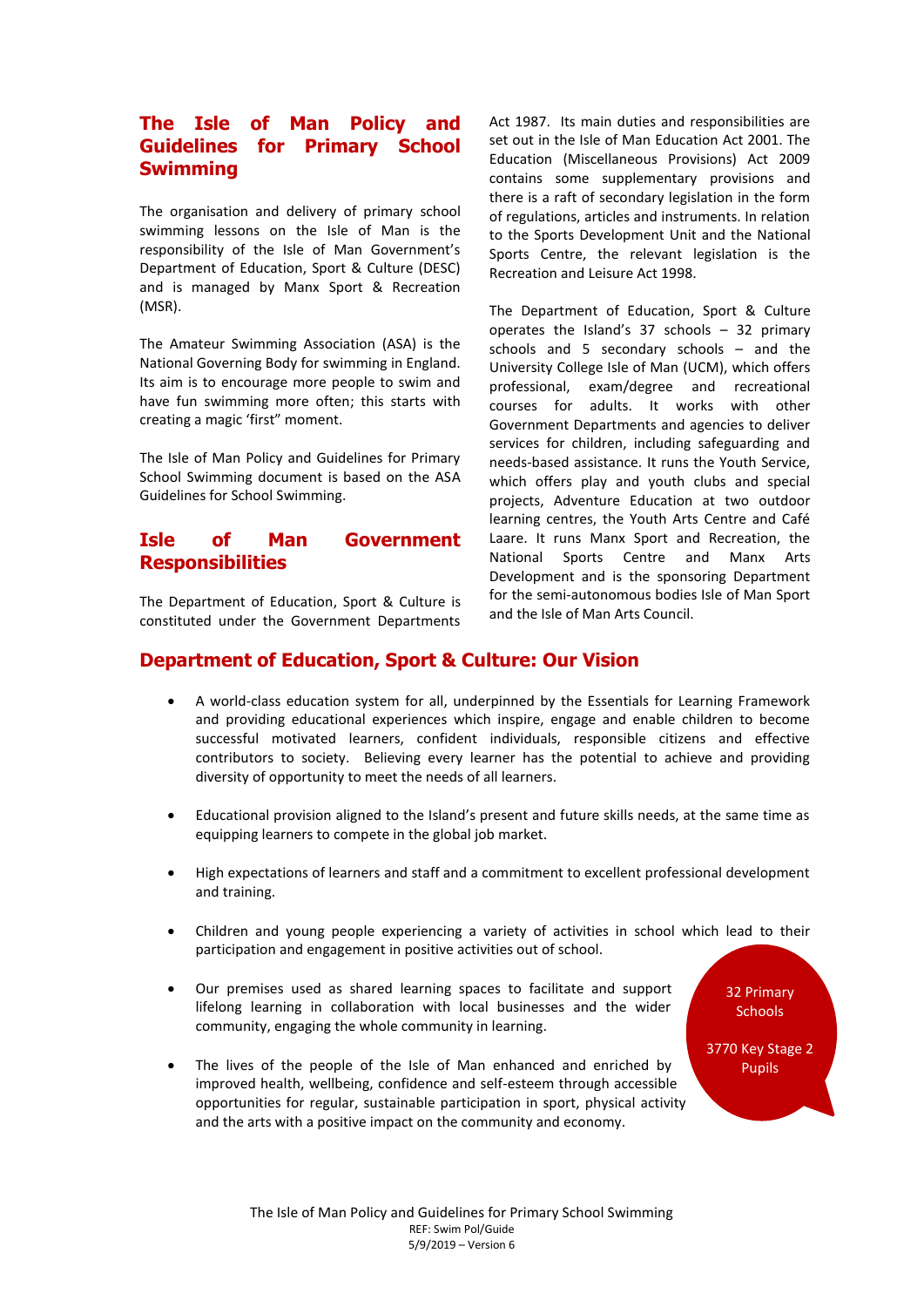## **Strategy for Children & Young People 2015 – 2020**

The 'Strategy for Children and Young People 2015 – 2020' sets out an ambitious five year plan to ensure all of the Island's children and young people have the 'best possible opportunities in life'.

This strategy puts in place a clear structure to provide the opportunity for children and young people to grow and develop as positive and engaged citizens in a supportive community.

The work of the 'Children Services Partnership' will ensure that the priorities, as set out in the Strategy, are implemented in an integrated way across Government Departments and the Voluntary/Community and Third Sector. The Children Services Partnership is an exemplar of what can be achieved when Departments and agencies join up and take collaborative action in supporting some of the Island's most vulnerable groups.

The 2015 – 2020 Plan builds on the firm foundations established back in 2009 with what was the first Integrated Children Services Plan. The review of Children Services in 2013 by the Scottish Inspectorate has both recognised the progress made and set out a number of clear challenges to the Children's Services Partnership. The Strategy for Children and Young People 2015 – 2020 is a major contributor to the Isle of Man Government key priorities:

- An inclusive and caring society
- An island of enterprise and opportunity
- Financially responsible government

This strategy sets out a vision for the Isle of Man's children and young people aged  $0 - 18$  years. It is a vision shared by all the partner agencies providing services for children, young people and their families. It sets out the joint priorities for the next five years in line with the objectives of the Policy for Children (2014) and will address the key areas for action following the independent review of children services in 2013, including improving early identification and support, improving support for children with complex needs and developing creativity and innovation through strong collaborative leadership. The scope of the

document reflects the continued development of joint working across all services, partners and providers making provision for the children and young people of the Isle of Man. The centre piece of the Strategy will be the development of early help and support as part of a wider preventative agenda. This will ultimately support our ambition towards targeted seamless services.

The Strategy builds on the strengths of the previous Children's Plan and is aimed at

developing a fully integrated approach to delivering outcomes that make a real difference to the lives of children and their families. This plan for 2015-2020 focuses on joint activity which extends beyond departmental

Strategy for Children and Young People 2015-2020 aims to provide the "Best possible opportunities in life"

and agency boundaries and is underpinned by the following key principles:

- Provision of high quality services with clearly defined outcomes for children and young people
- To work in partnership with families to help them achieve the best they can for their children
- Ensuring children and young people are safe from harm and are able to build resilience to overcome inequalities
- Promote the wellbeing of children and young people

For some children and young people, the outcomes they experience are different to the outcomes experienced by the majority of other children and young people. For some children and young people these experiences challenge efforts to get the best out of life's opportunities.

Resources will be targeted towards those that need it most and where there is a likely positive impact in the longer term for individuals and the wider community.

The Strategy for Children and Young People 2015- 2020 will be implemented during unprecedented change and economic challenge. We are meeting this challenge by refocusing our efforts towards prevention and early intervention in order to provide timely support before difficulties escalate.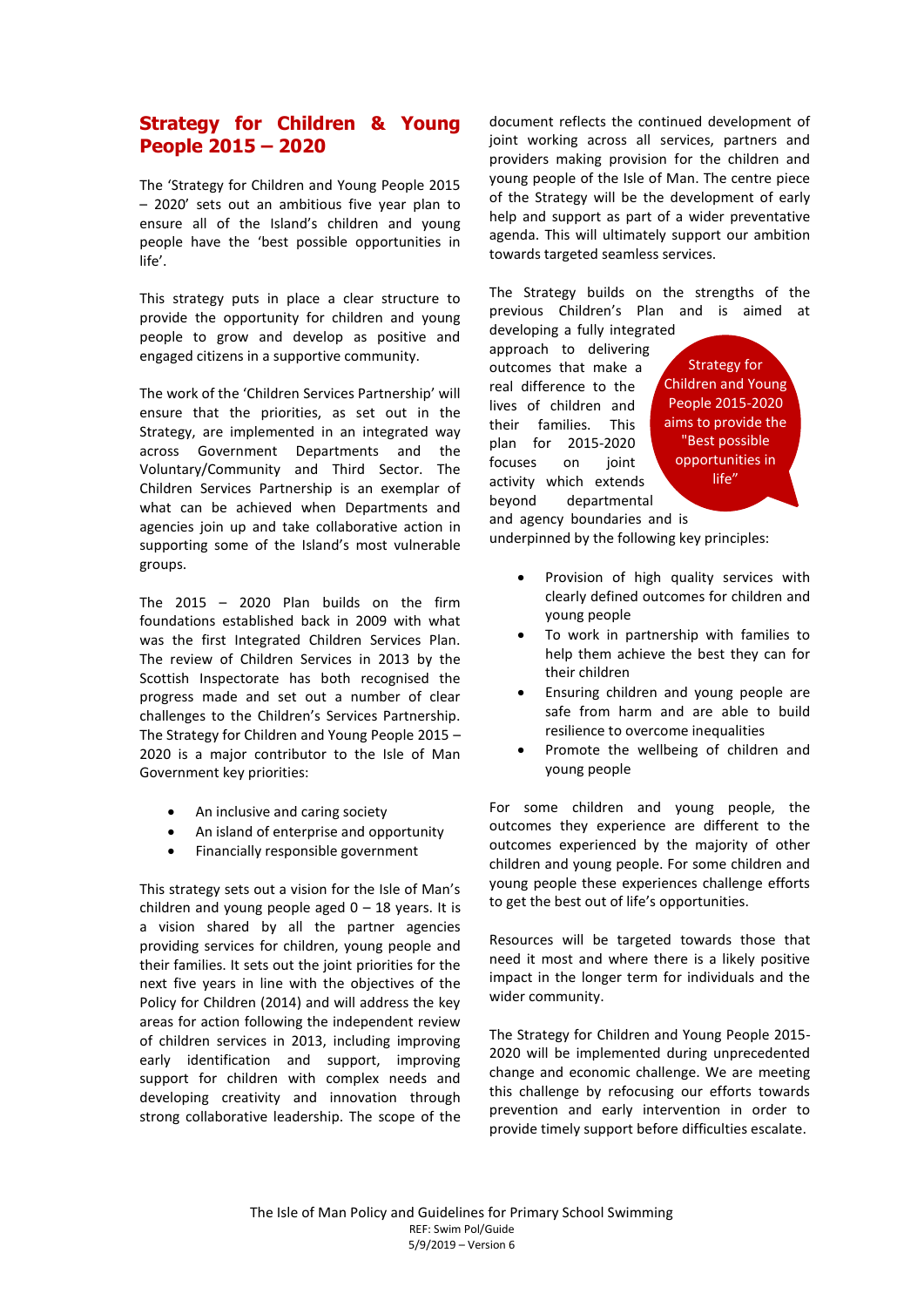## **Priority 4 - Strategy for Children & Young People 2015 – 2020**

Children and young people grow up to be engaged and contributing adults in a safe and supportive community.

#### **What a good outcome looks like:**

- Children and young people not involved / active become engaged in positive activities
- Children and young people engage in Education, Employment and Training
- Children who are in a 'bad place', are supported through opportunities to turn their life around
- More young people are making a positive contribution and recognised for their efforts
- Barriers to participation are understood and removed

### **Why is this priority important?**

Different groups will potentially experience barriers to engagement and attention must be focussed to support them. Young people not positively engaged in the community are more likely to not achieve in school, become unemployed, have poor health and social wellbeing and get involved in adverse risk taking and involvement in anti-social behaviour and therefore require greater and more long-term support in the future.

### **The story for our children and young people in 2015**

The majority of children and young people grow up in an environment which has low crime rates, a supportive community with a positive reputation as somewhere safe to live. These children are more often actively engaged and subsequently

have good quality of life and it is  $im$  important to  $r$  active, recognise that this needs  $\overline{h}$  healthy to be maintained. We **Population of** need an active, healthy **young** population of young people vertical who will grow into healthy adults and



more opportunities for young people and those not in education, employment and training to be engaged and contribute. Ensuring young people feel safe in their community and those that need help have access to services and support that sort things out quickly and effectively.

### **Key Actions**

- Identify those that are not engaged or involved and listen to their needs and requirements
- Find out and understand children and young people's barriers to engagement
- Establish localised, tailored services for young people in the areas which they live

## **Manx Sport & Recreation**

Manx Sport and Recreation includes the National Sports Centre and its satellite facilities, Sports Development Unit and IOM Sport. IOM Sport is an independent forum for the promotion and development of sports and recreation and provides advice and expertise to the Minister and the Department of Education, Sport & Culture on all matters pertaining to sports and recreation on the Island.

Manx Sport and Recreation delivers a vast array of programmes and



initiatives all over the Isle of Man, for children, young people, adults and the elderly. The Isle of Man Strategy for Sport, published in November 2014, has shaped the vision for much of the work over the next 10 years, with community participation and engagement, health and wellbeing and elite performance at the centre of its core aims. The National Sports Centre hosts a wide variety of sports and activities, attracting attendances of more than 655,000 each year and is the focal point for the development of sport on the Island as well as being a centre of sporting excellence and a unique community venue which improves the health and well-being for all ages and abilities of people. Manx Sport and Recreation delivers a range of initiatives which engage young people all over the island, providing opportunities for thousands of children to get involved and stay involved with sport for a lifetime. It also recognises that there will be certain individuals and groups in society who have found it difficult to access provision and thus there is a clear focus on early intervention to help and support specific target groups and those people with disabilities and to remove any barriers that may exist. IOM Sport helps many athletes realise their potential and supports them in their quest to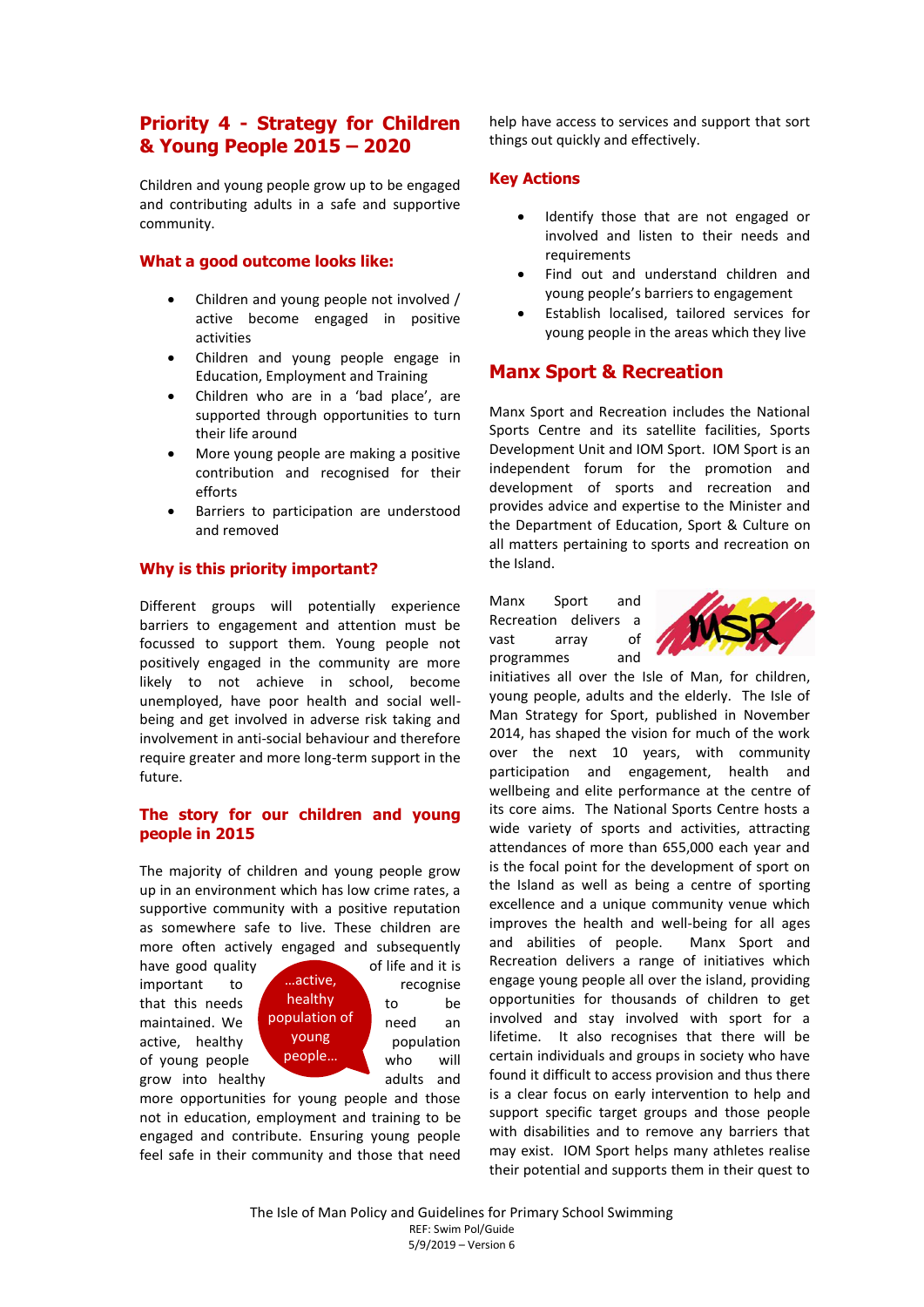become British, European, Commonwealth, World and Olympic Champions, ensuring that the 'Isle of Man' is promoted across the globe and inspiring the next generation of children to become active and involved in a wide variety of sports.

# **Isle of Man Strategy for Sport 2014 – 2024**

Sport and physical activity can make a significant contribution to improving health, community safety, education and social well-being. Together with the ever increasing international sporting success which the Isle of Man has experienced over recent years and the large numbers of people who visit the Island for sporting events and competitions, sport and physical activity can also help grow the local economy.

By working together with other Government Departments, Manx Sport and Recreation have developed the Isle of Man Strategy for Sport 2014 – 2024 which consists of ten objectives aimed at achieving and improving positive outcomes for children, young people, adults and the elderly. The Strategy can help deliver the far wider reaching aims and objectives of the Isle of Man Government and its broader policies and strategies in a cost effective manner to achieve long term savings.

Many of the objectives in the Isle of Man Strategy for Sport 2014 - 2024 complement the wider Government strategies and plans, demonstrating how sport and physical activity can contribute to:

- Programme for Government
- Tackling Childhood Obesity Strategy (Department of Health and Social Care)
- Physical Activity Strategy (Department of Health and Social Care)
- Isle of Man Strategy for Children & Young People (Departments of Health and Social Care, Education and Children and Home Affairs)
- Criminal Justice Strategy (Department of Home Affairs)

Obesity has become one of the biggest public health concerns around the world. Expensive to treat on its own, it is also responsible for many other related illnesses such as diabetes, coronary heart disease, strokes and joint problems along with the psychological risks that affect mental health and social well being. Forecasts from other Governments around the world indicate that costs will increase ten-fold by 2050 if the issue is not dealt with properly.

Manx Sport and Recreation can be a key service provider to assist the Department of Health and Social Care with the objectives established within the Health Strategy *(Tackling Childhood Obesity and Physical Activity Implementation Plan)* to ensure that this will not be the case on the Isle of Man in the future by getting more people, more active, more often.

Sport and physical activity can also help improve social inclusion and community engagement. Manx Sport and Recreation can play a significant role in '*The Programme for Government'* by making sure there is an inclusive and caring sporting society and that the protection of the vulnerable remains a high priority. Embedded within this Isle of Man Strategy for Sport 2014 - 2024 is a commitment to ensuring that children and families have more accessible opportunities to participate in sport and physical activity to help improve their quality of life.

Involvement in sport is vital in preventing and tackling anti-social behaviour. Where young people are bored and have nothing to do, the likelihood of becoming involved in crime and antisocial behaviour becomes

Ten objectives aimed at achieving and improving positive outcomes for children, young people, adults and the elderly

greater and consequently so do the costs of dealing with it.

Diverting young people away from anti-social behaviour and providing early intervention programmes using sport and physical activity is essential in helping to keep them out of the criminal and youth justice system and thus reducing costs.

The *'Programme for Government'* also recognises the importance on growing the economy. In recent years, the Island has received world-wide coverage as a result of the conveyor belt of sporting talent produced on the Isle of Man. Sports men and women competing in Olympic and Commonwealth Games, World Championships and other major international events has and will continue to produce millions of pounds of publicity for the Isle of Man.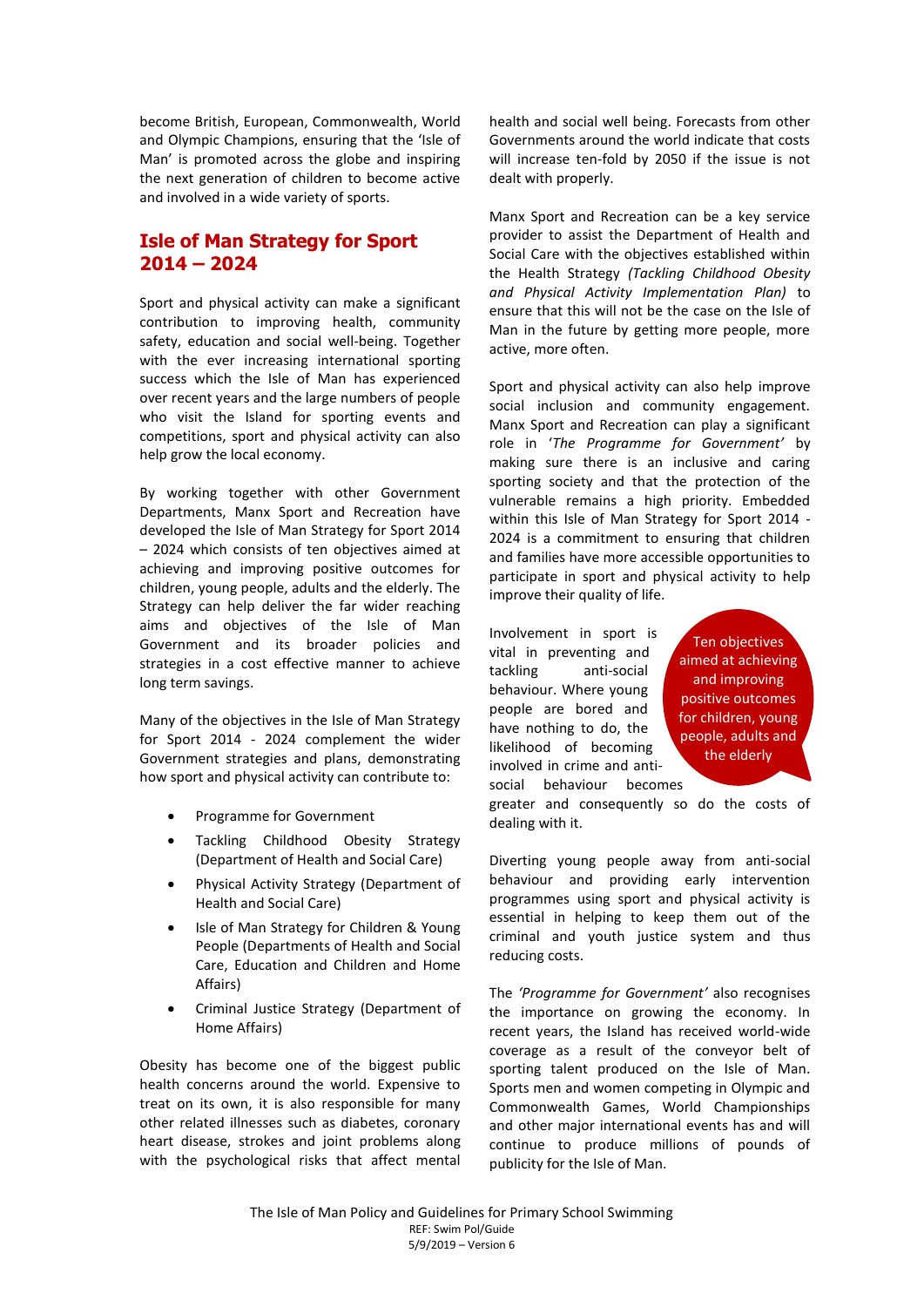This group of elite performers will also inspire young people on the Island to get involved and stay involved in sport, regardless of their level of participation.

Isle of Man Sport acts as an independent body providing a vital role in supporting and assisting governing bodies on the Island and helping talented athletes fulfil and achieve their potential. The Isle of Man attracts a large number of visitors who travel to the Island for sports competitions and events. Since 1998, the National Sports Centre has hosted an ever increasing number of international competitions for off-Island participants. Other than events at the National Sports Centre, the natural environment of the Isle of Man is a fabulous location to host and stage large sporting events.

Such facilities, landscapes and access can also contribute to attracting high net worth individuals and skilled workers to the Isle of Man, as families seek good quality sports provision for their children.

The Isle of Man Strategy for Sport 2014 – 2024 aims to align a significant number of its objectives to *The Strategy for Children and Young People 2014 - 2019.* Providing opportunities and provision for children and young people to grow up healthy and safe, reach their full potential and personal development and in doing so be happy, independent and prosperous adults. Participation in physical activity and sports clubs from an early age can contribute to this plan. Through a multiagency approach with other Government Departments, Manx Sport and Recreation can contribute to making a difference to the lives of children and young people on the Island.

Following the inspection into Children's Services on the Isle of Man in October 2013, it was identified that the quality of sport and recreation services, provision and facilities was of a very high standard. Verbal feedback from the inspectorate suggested that effective and supportive early intervention will be essential in the future and that there was a need for creativity and innovation across departments for joint planning and continuous improvement. The Isle of Man Strategy for Sport 2014-2024 will contribute to the delivery of this.

Manx Sport and Recreation will be a key service provider in helping the Departments of Health and Social Care, Education, Sport and Culture, Home Affairs and Economic Development to achieve their objectives and the Government as a whole deliver its "Programme for Government".

The Isle of Man Strategy for Sport 2014 – 2024 has been written using a model known as outcome or results based accountability. The aim is to demonstrate the contribution sport can make to the lives of those people who live on the Isle of Man. Manx Sport and Recreation can support other Government Departments to deliver their own strategies and thus save money during a difficult economic climate.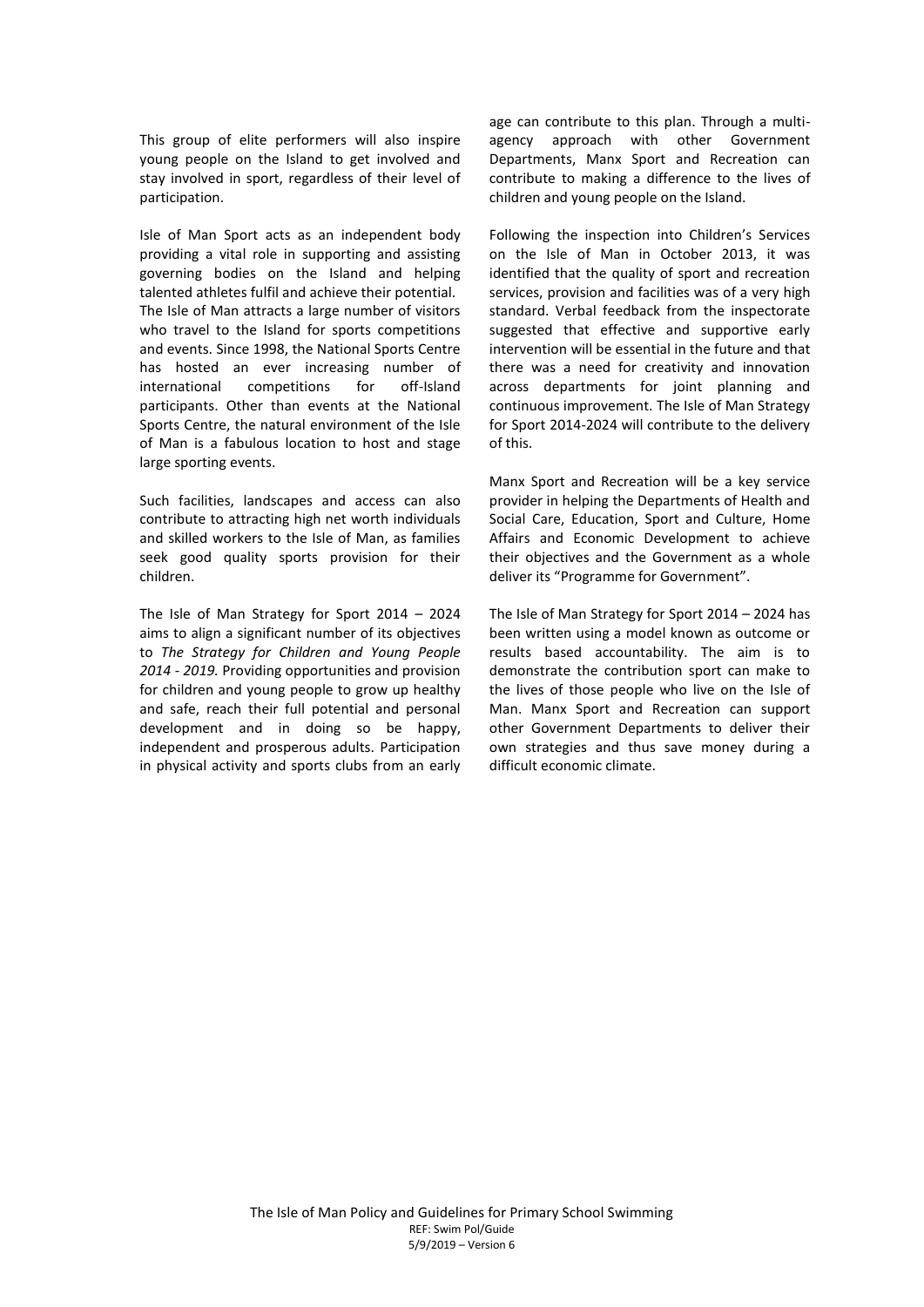# **Primary School Swimming**

## **A Vision for the Isle of Man**

""To ensure that every child on the Isle of Man in key stage two has the opportunity to participate in weekly, high quality school swimming lessons to achieve green by the end of key stage two linked to opportunities within holistic community based programmes, delivered by appropriately qualified people in a safe environment".

### **Introduction and Aims**

The aim of the Isle of Man Policy and Guidelines for Primary School Swimming document is to provide guidance and advice on the safe and best practice of primary school swimming delivery at the National Sports Centre and the three regional swimming pools.

All schools must provide appropriate swimming provision for Key Stage 2 pupils whereby pupils should be taught to:

- Swim competently, confidently and proficiently over a distance of at least 25 metres
- Use a range of strokes effectively such as front crawl, backstroke and breast stroke
- Perform safe self-rescue in different waterbased situations

#### **Duty of Care**

The delivery of the Isle of Man primary school swimming programme involves a number of partner agencies which will vary between schools and between pool locations:

- Department of Education, Sport & Culture
	- o Manx Sport & Recreation
	- o National Sports Centre swimming pool
	- o School teachers
	- o Swim teachers
- Local authority
	- o Swimming pool provision
- Primary School
	- o Teachers
	- o Poolside assistants
	- o Parent helpers
- Department of Infrastructure
	- o Transport provision

Manx Sport & Recreation will ensure that all Department of Education, Sport & Culture swimming teachers delivering swimming lessons are appropriately qualified in the aspects of swimming being taught and will ensure that the delivery of the primary school swimming programme is appropriate to the needs of the children.

Some primary school teachers may also hold recognised national swimming teaching qualifications and can therefore assume responsibility for all aspects of the lesson delivery. Where this is the case, Manx Sport & Recreation will require details from the school of all appropriately qualified staff.

Where lessons are delivered within the National Sports Centre swimming pool and the regional swimming pools around the Island by a qualified swimming teacher, the duty of care to the pupils remains with the schools' and the school teachers present. It is essential that school staff remain on poolside to provide assistance to the qualified swim teacher employed to lead the lesson delivery.

## **Responsibilities**

### **Manx Sport & Recreation**

The co-ordination and management of the Isle of Man Primary School Swimming programme is the responsibility of Manx Sport & Recreation (MSR).

Every child on the Isle of Man in Key Stage 2 (KS2) has the opportunity to participate in high quality school swimming

Manx Sport and Recreation are responsible for the following:

- Management of the Isle of Man Primary School Swimming programme
- Management of the DESC Swimming teachers
- Ensuring that the Isle of Man Policy and Guidelines for Primary School Swimming document is maintained up to date and is fit for purpose
- Lesson allocation and swimming timetable
- Ensuring that all risk assessments for the Isle of Man Primary School Swimming programme are in place, up to date and fit for purpose
- Ensure that all parties are aware of the Isle of Man Primary School Swimming Policy and Guidelines document
- Management of budgets in relation to payments for pool hire and buses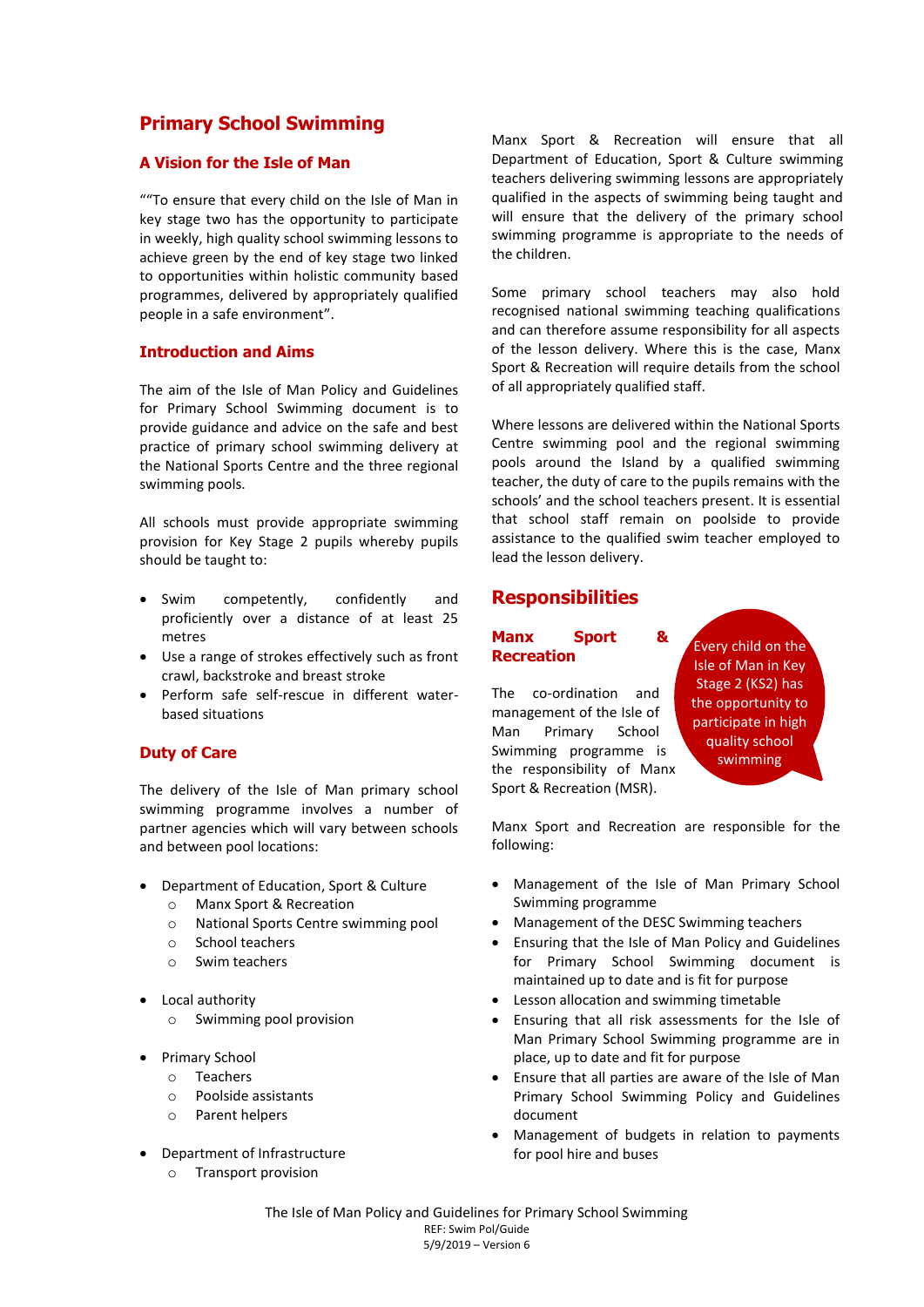## **Pool**

The National Sports Centre and the local authority pool providers are responsible for the following:

- Ensuring that there is appropriate pool space available as per the agreed timetable
- Ensuring that there is appropriate lifeguard provision in place during all swimming lessons
- Ensure that Normal Operating Procedures (NOP) and Emergency Accident Plans (EAP) are in place, that users are aware of them and that they can be implemented where necessary
- Ensuring that the pool floors are set to the appropriate levels for the lesson (NSC Only)

## **School**

Individual Primary Schools are responsible for the following:

- Arranging transportation where necessary to and from the swimming pools
- Informing MSR of any amends or cancellations to required bus trips with more than 24 hours notice
- Payment for any cancelled bus trips where less than 24 hours notice has been given
- Ensuring that all children are transported safely to and from the swimming pools
- Advise all parents and children that the children should not eat within 30 minutes of the lesson
- Ensuring adequate supervision of children whilst at the pool facility, in the changing areas and on poolside
- All procedures and risk assessments are up-todate, signed and sent to the appropriate persons/systems ie EVOLVE
- Ensure that all teachers and poolside helpers are aware of facility specific documentation, policies and procedures as well as the Isle of Man Policy and Guidelines for Primary School Swimming document
- Ensure that all teachers to be on poolside are competent and appropriately risk assessed where necessary ie pregnant member of staff, injured member of staff
- Ensuring that the parents of any child involved in an incident are informed of the details
- Ensuring that the swim teachers are aware of any medical/behavioural conditions of any child within the swimming lessons. Any child whose medical/behavioural information is not shared with the swim teachers, is the

responsibility of the school teacher present at the lesson

- The safeguarding of all children in attendance at the swimming lesson at all times
- Initiating any safeguarding protocols following the disclosure of information or an incident occurring
- Provide MSR with the details of all members of staff who are swimming qualified

## **School Teachers/School Support Staff**

The school teachers are responsible for the wellbeing and safety of their pupils at all times. It is essential that teaching staff remain on poolside to assist the swim teacher delivering the lesson. It is also recommended that teachers accompany their own class to their swimming lesson.

School teachers are therefore responsible for the following:

- The children when travelling to and from the respective swimming pool
- Appropriate supervision of children within the pool facility, when changing in the changing areas and on poolside
- Ensuring that the appropriate medication is available on poolside for those children who require it
- Health and well-being of all children within the lesson in particular those whose medical/behavioural conditions have not been disclosed to the swim teachers
- The showering of all children prior to entering the pool (where necessary)
- Ensuring that the children are wearing the appropriate clothing suitable for the lesson as per the guidelines
- Ensuring that all jewellery is removed from each child prior to the lesson and that should ear rings be worn due to recent piercings, ensure they are suitably covered, preferably by neoprene head bands
- The control of the pupils at all times
- The overall observation of the teaching of their children and the conduct of the class whilst at the swimming pool
- Registering of the children and ensuring that all children are present at the start of the lesson on poolside
- Ensuring that the poolside register (NSC) is completed
- Working alongside, taking direction from and supporting the swimming teacher whilst they are delivering the session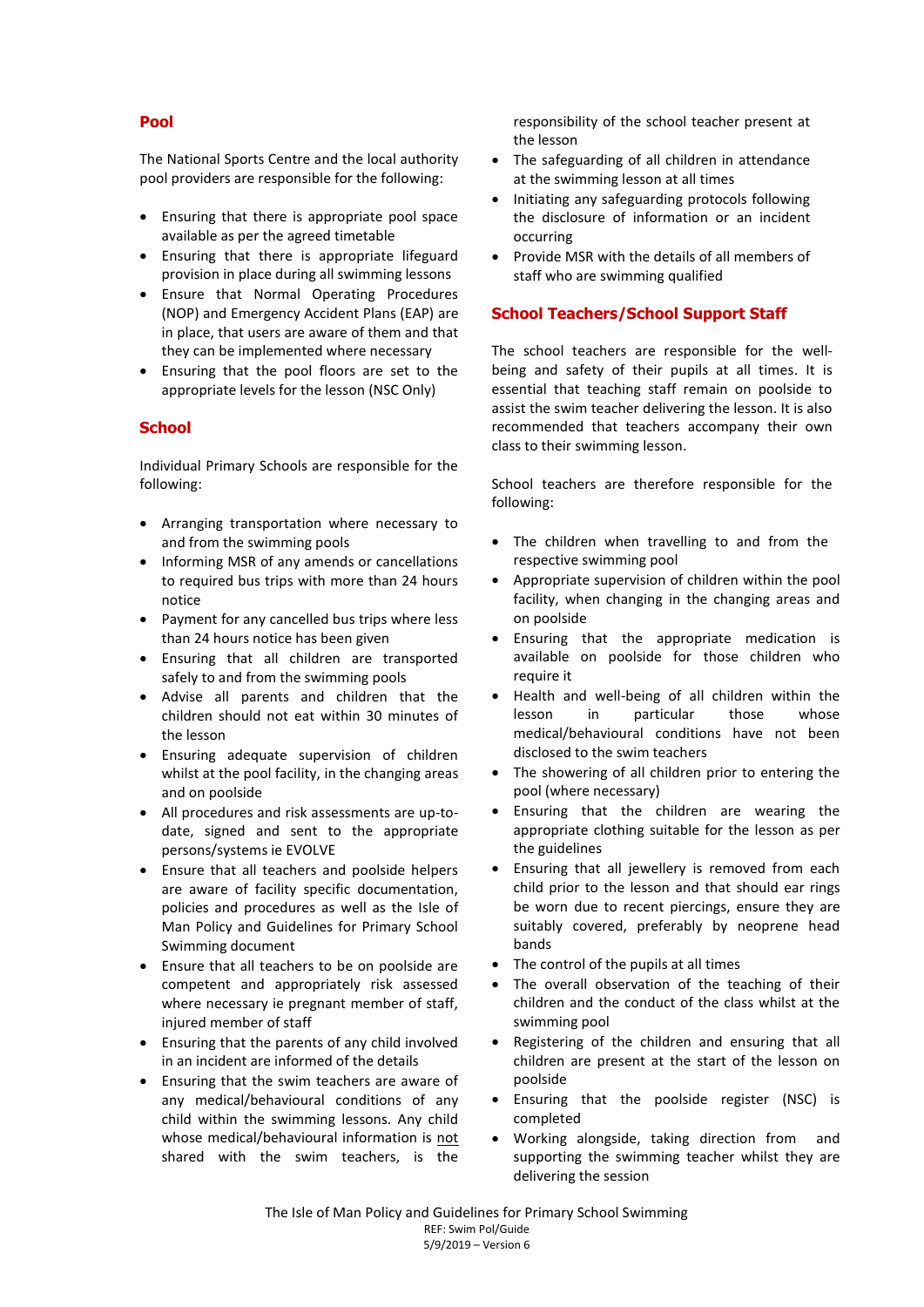- If teachers are required to be in the pool during the Ensure that any safeguarding concerns are lesson, they must be wearing a t shirt over their costume
- Ensuring that all children leave the pool safely and make their way to the changing area
- Ensuring that all children leave the changing area safely and make their way out of the facility and onto the buses (where appropriate)
- The lead school teacher present is responsible for Initiating any safeguarding protocols following the disclosure of information or an incident occurring

### **Swim Teachers**

The Department of Education, Sport & Culture swim teachers will be suitably qualified and will ensure the safe conduct of the classes whilst in the water and on poolside in line with good practice and their training.

Swim teachers are responsible for the following:

- The planning and delivery of safe, appropriate and effective swimming lessons in line with elements of the National Curriculum and the Isle of Man Primary School Swimming programme
- Ensuring that where possible, all children work towards achieving the minimum standards of the "Green" award by the end of Key Stage 2 (School Year 6)
- Responsible for the pupils whilst they are in the pool during the lesson
- Communicate with the class teacher to ensure that the correct number of pupils are present on poolside prior to the lesson commencing
- Identify appropriate groups for each swimming session
- Have an understanding of the normal operating procedures and the emergency action plan at each facility and the ability to apply these where necessary
- Ensuring that they have a whistle in order to implement the whistle alarm code if required
- Provide lifesaving and first aid skills where necessary
- Ensuring that all relevant qualifications are kept up to date in line with the ASA guidelines
- Recording progress of pupils against the agreed guidelines
- Authorisation of the pool floor movement if required (NSC only)
- passed to the lead school teacher present at the lesson
- Ensure Manx Sport & Recreation are informed of any raised concerns

## **Poolside Helpers (includes parents)**

All poolside help during the delivery of the primary school swimming lessons is invaluable when done correctly, therefore all poolside helpers should:

- Support and work alongside the swim teacher delivering the session and be given a clearly defined role ensuring that they understand the limits of that role
- Be confident on poolside
- Communicate directly with the swim teacher and other adults on any safety issues that may arise
- Be disciplined
- Be aware of the normal operating procedures and emergency action plans and apply where necessary
- Complete the poolside visitors log (NSC)
- Look after any unwell children and any children who are not taking part in the swimming lesson

## **Lifeguard Provision**

Whenever there are pupils in the water a suitably qualified RLSS adult should be present on poolside who is able to affect a rescue from the water, carry out cardiopulmonary resuscitation (CPR) and effectively carry out emergency procedures.

Swimming lessons should never be delivered without at least one other person present to assist with first aid and rescues if necessary.

Whilst on poolside appropriate footwear must be worn.

## **Swimming Attire**

Pupils should wear appropriate costumes for swimming that conform to safety and teaching

requirements. It is important that swimming clothing is tight fitting to minimise the effect of drag in the water and to enable teachers to see the movements that limbs and joints are making in the water to ensure appropriate learning takes place. There are additional

not wearing the appropriate clothing **will not**  $T_{\text{ref}}$ to take part in the TE Pupils be allowed lesson

CLOTHING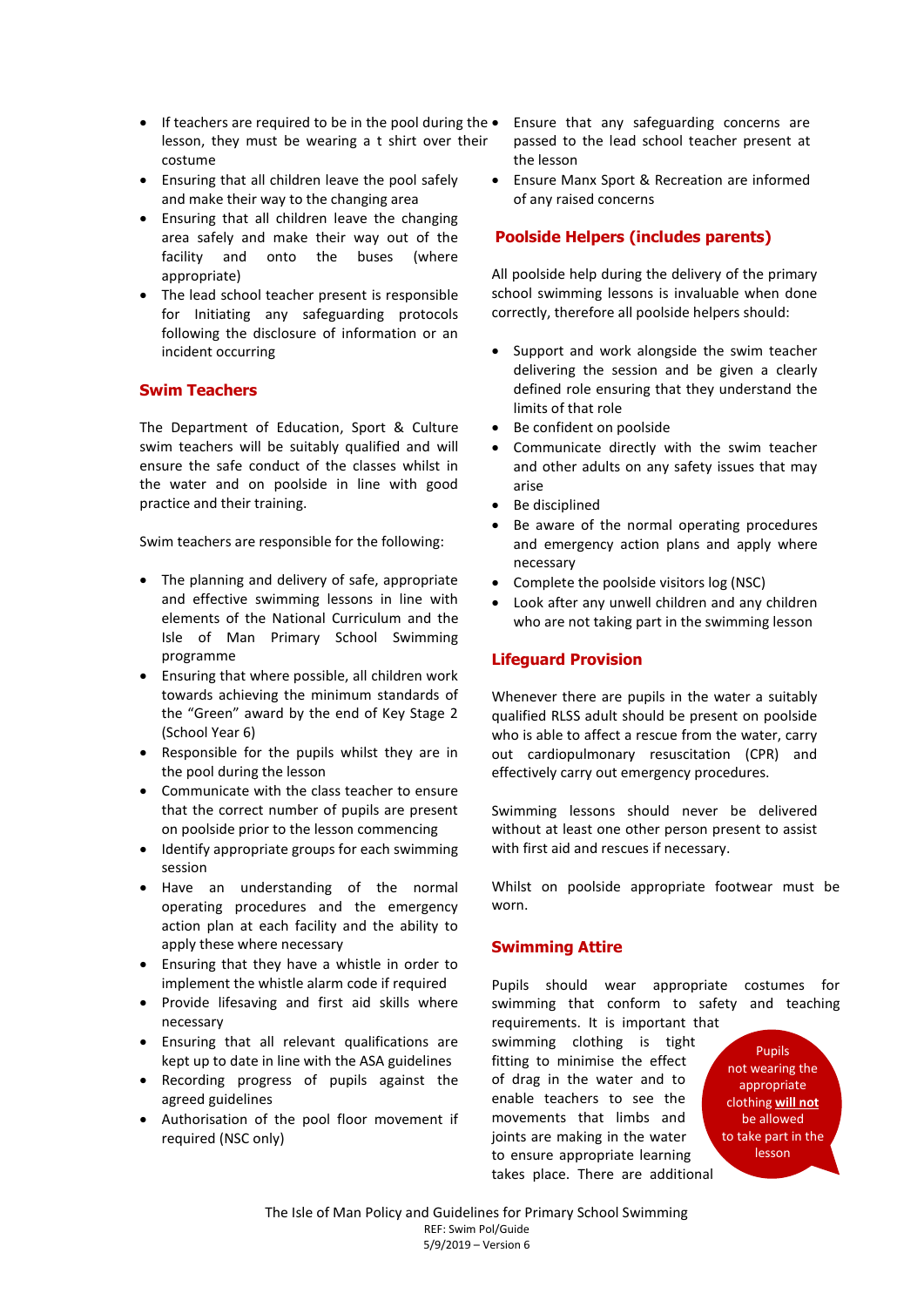safety factors in relation to inappropriate and baggy Children who swim frequently, or whose eyes are swimwear to take into consideration which include:

- increasingly difficult for young people to swim
- Young people in baggy swimwear have increased buoyancy and therefore greater difficulty in swimming
- Floatation devices and woggles can get caught within baggy swimwear posing significant risk to other young people learning to swim
- Other pupils can get caught within baggy swimwear and are at a greater risk of getting into difficulty in the water as a result

Therefore appropriate clothing must be worn by **ALL** pupils during swim lessons:

- No baggy shorts are allowed to be worn
- Bikinis and loose clothing are not permitted
- Those children with long hair must wear swimming hats

\* PUPILS NOT WEARING THE APPROPRIATE CLOTHING **WILL NOT** BE ALLOWED TO TAKE PART IN THE LESSON AND WILL REMAIN ON POOLSIDE \*

susceptible to irritation, may request to use goggles for swimming. Parents should be informed of their

• Increased drag within the water making it responsibility to teach their child to put on and take off goggles in the correct and safe fashion.

## **Changing Facilities**

It is not appropriate for members of the public to share the same changing facilities as those used by school swimmers. Facility providers, wherever possible, should make arrangements for separate changing areas or changing times to be made available for school swimming sessions where a pool is used by members of the public at the same time. When this is not possible, appropriate supervision arrangements should be agreed between the pool and school.

It is the responsibility of the school teachers to supervise the changing of their pupils within the changing areas.

## **Safeguarding Children Board (Isle of Man)**

The purpose of the Board is to ensure that there is effective safeguarding of children and young people in the Isle of Man. It's primary function is to scrutinise and challenge aspects of policy and practice to ensure that all those that provide services to children and young people work effectively together to provide coherent, coordinated safeguarding provision. Robust information sharing, communication and collaborative working is critical in ensuring the safeguarding of children and young people.

Safeguarding our children and young people is everyone's business.

Individual Primary Schools are responsible for managing any safeguarding concerns raised at any of the swimming lessons relating to their pupils and follow their schools safeguarding reporting procedures. **(It is vital that staff involved with swimming lessons are aware and understand their own schools safeguarding / child protection procedures, and know who their safeguarding children officer/ lead is)** 

Where the disclosure is in relation to the swimming teacher, the School would liaise directly with Manx Sport and Recreation and the Primary School Swimming programme manager, Aaron Quinn.

All swim teachers are encouraged to familiarise and follow the Safeguarding Children Board Isle of Man guidelines detailed at [www.isleofmanscb.im](http://www.isleofmanscb.im/)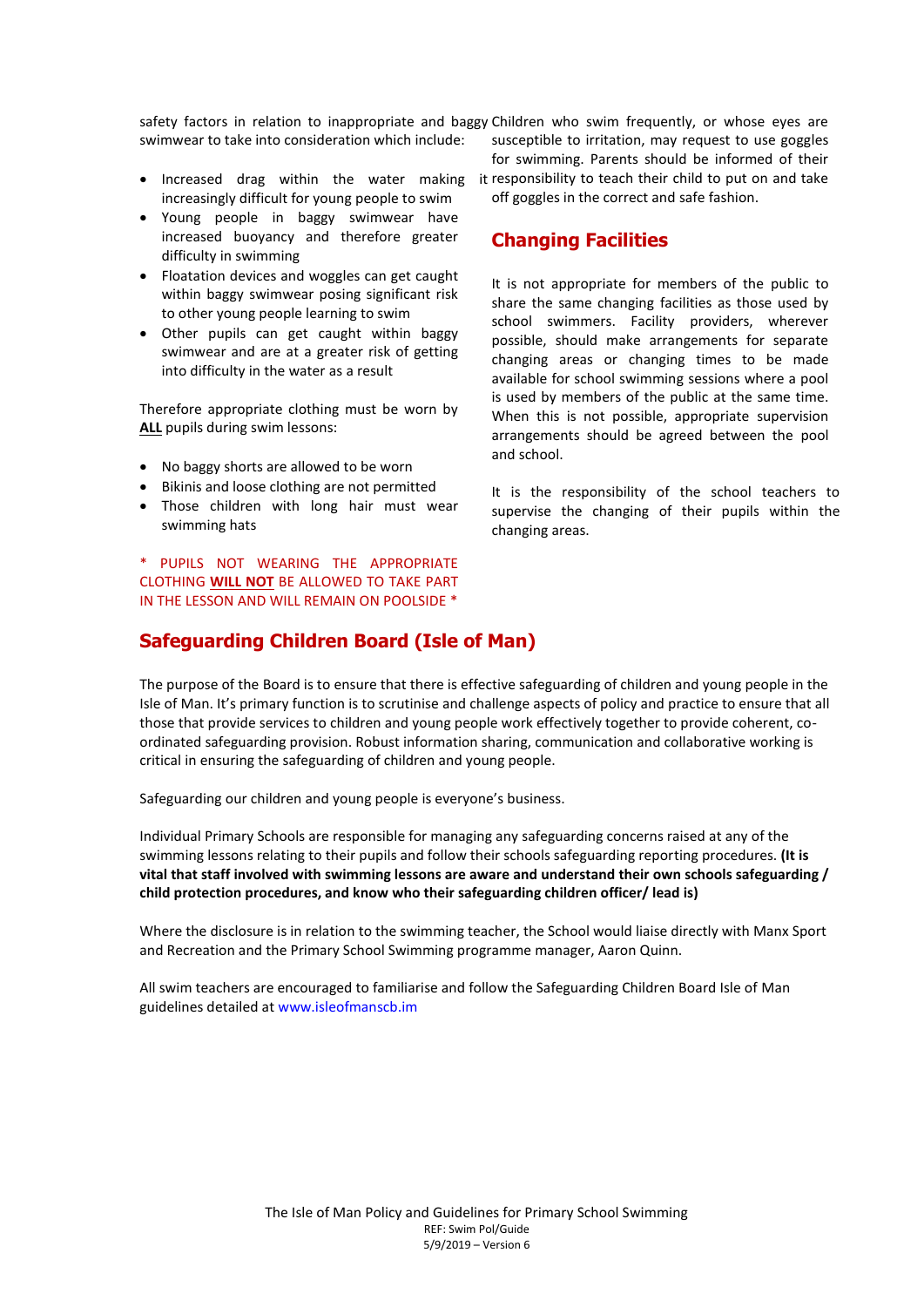#### **Safeguarding Flowchart of Responsibility**

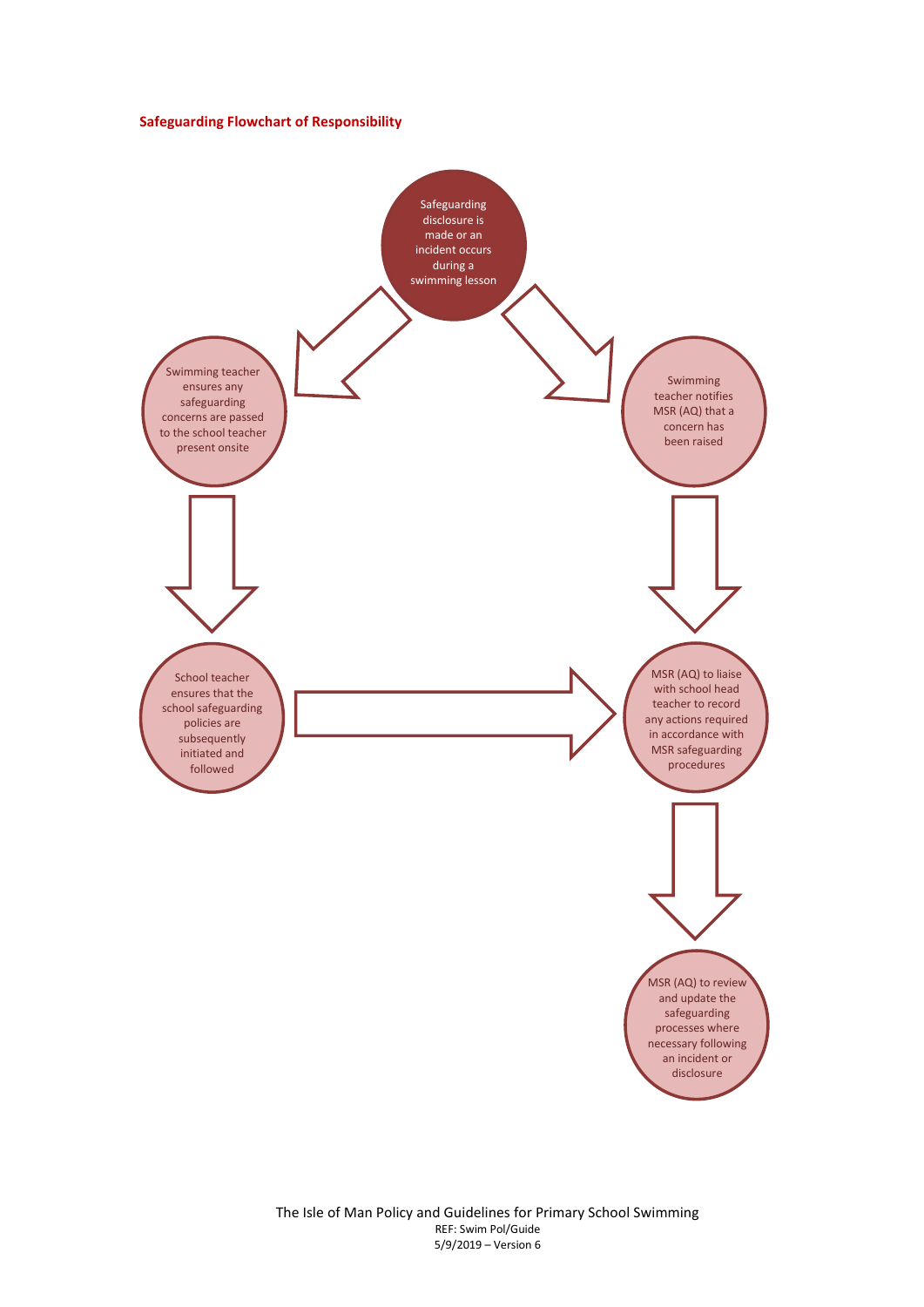# **Pupil to Teacher Ratios**

Each swimming pool used for primary school swimming lessons will have a designated maximum bather capacity appropriate to the size of the pool and the activities taking place within the pool which will be detailed within each pool's Normal Operating Procedures (NOP).

Where possible, pupil to teacher ratios must not exceed 16:1 for primary school swimming lessons.

|                                                                                                                                                                                                                                                                                                                                                                                                                                        | <b>HEALTH &amp; SAFETY</b>                                | <b>QUALITY</b><br><b>DELIVERY</b>                         |
|----------------------------------------------------------------------------------------------------------------------------------------------------------------------------------------------------------------------------------------------------------------------------------------------------------------------------------------------------------------------------------------------------------------------------------------|-----------------------------------------------------------|-----------------------------------------------------------|
| <b>NON SWIMMERS AND BEGINNERS</b> - Young children,<br>normally primary school age, being introduced to<br>swimming who are unable to swim 10 metres unaided on<br>back or front                                                                                                                                                                                                                                                       | 16:1                                                      | 14:1                                                      |
| <b>IMPROVING SWIMMERS</b> - Swimmers of a similar ability<br>to each other who can swim at least 10 metres<br>competently and unaided on their back and on their<br>front. It is recommended that the lesson be confined to<br>an area in which the children are not out of their depth                                                                                                                                                | 16:1                                                      | 12:1                                                      |
| <b>MIXED ABILITY GROUPS</b> - Pupils with a range of abilities<br>(from improving to competent) where the least able and<br>least confident are working well within their depth.<br>Swimmers techniques, stamina<br>and<br>deep<br>water<br>experience should be considered                                                                                                                                                            | 16:1                                                      | 12:1                                                      |
| <b>COMPETENT SWIMMERS</b> - Those swimmers who can<br>swim at least 25 metres competently and unaided on<br>front and back, and can tread water for two minutes                                                                                                                                                                                                                                                                        | 16:1                                                      | 16:1                                                      |
| <b>SWIMMERS WITH DISABILITIES</b> - Each situation must be<br>considered individually, as people with disabilities are not<br>a homogeneous group. Care must be taken to ensure that<br>there are sufficient helpers in the water to provide a 1:1<br>ratio for those needing constant support, and a sufficient<br>number of other helpers to provide the degree of support<br>required by the range of disabilities within the group | 8:1 with 1:1<br>support in the<br>water where<br>required | 6:1 with 1:1<br>support in the<br>water where<br>required |

## **Qualifications**

Any person delivering a physical education lesson should be competent to do so safely. This involves the necessary skills, knowledge, understanding and expertise to plan, deliver and evaluate a physical education programme.

The Health and Safety Executive highlights four means of demonstrating competence:

- To hold a relevant qualification
- To hold an equivalent qualification
- To have received appropriate in-house training
- To be competent through experience

Therefore staff should be able to demonstrate that they are suitably trained, experienced and qualified to undertake the activities in which they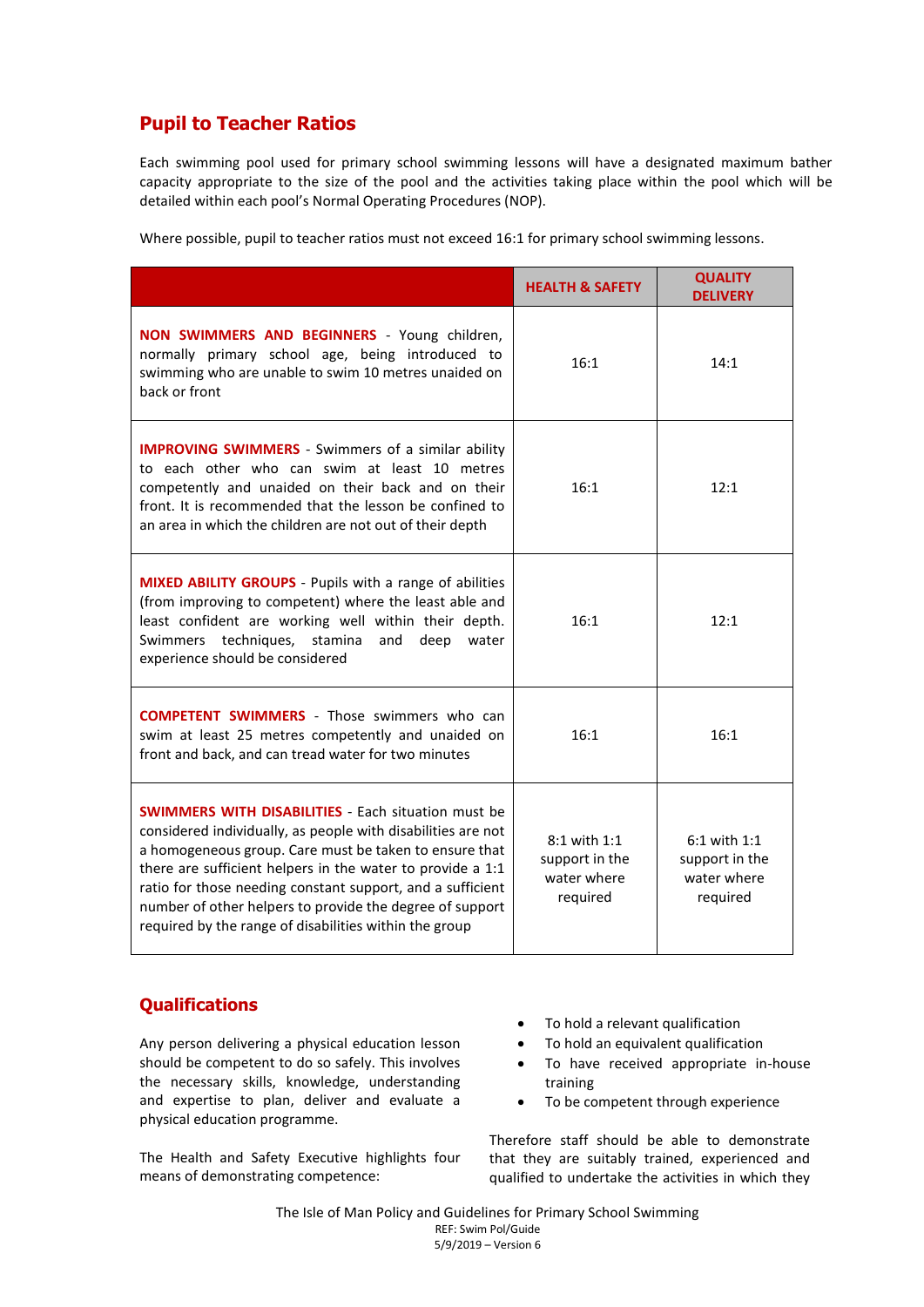engage with pupils. Those teaching aquatics should hold recognised and current qualifications.

In addition to any swimming specific qualifications which individuals may have, all Department of Education, Sport & Culture staff involved with the Isle of Man Primary School Swimming programme will have had the following:

- a satisfactory Disclosure and Barring Services check (DBS) or equivalent Police Check
- up-to-date Safeguarding and Protecting Children training

## **Swim teachers**

- ASA Level 2 Teaching Swimming/Aquatics certificate (or equivalent)
- a satisfactory Enhanced Disclosure and Barring Services check (DBS)
- up-to-date Safeguarding and Protecting Children training

### **School teachers**

It is the school's responsibility to risk assess the suitability for the teacher and to deem them suitable to be on poolside to aid the swimming teacher with the delivery of the lessons. Where a teacher is pregnant, the school must have an appropriate risk assessment in place which is reviewed on a regular basis throughout the pregnancy and must ensure that the swimming teacher is aware. Where possible, the school teachers will have had the following:

- a satisfactory Enhanced Disclosure and Barring Services check (DBS) or equivalent Police Check
- up-to-date Safeguarding and Protecting Children training

### **Poolside helpers (includes parents)**

It is the school's responsibility to risk assess the individual poolside helpers and deem them suitable to be on poolside to aid the swimming teacher with the delivery of the lessons. Where a poolside helper is pregnant, the school must have an appropriate risk assessment in place which is reviewed on a regular basis throughout the pregnancy and must ensure that the swimming teacher is aware. Where possible, the poolside helpers will have:

- a satisfactory Enhanced Disclosure and Barring Services check (DBS)
- up-to-date Safeguarding and Protecting Children training

### **Insurances**

Poolside helpers and those 'co-opted' to assist the 'insured' (Swim Teachers) are covered by the Isle of Man Government's Liability insurance under the definition of 'Insured Person' or 'Employee'. This is subject to them being under the direct control and supervision of the Department and is subject to the usual terms, conditions and exceptions of the policy.

## **Swimming Awards**

The Department of Education, Sport & Culture Swimming Teachers must test the stroke element of all awards, except the first certificate (Red). They will also be responsible for monitoring all awards so that similar standards are achieved and maintained at each swimming pool.

Teaching staff and parent helpers may assist in examining the skills section of all awards.

All children qualifying for the awards will receive a certificate. Certificates and badges for Dolphin awards are only available from the Department of Education, Sport & Culture swimming teachers.

Discretion may be used when testing children with special educational needs.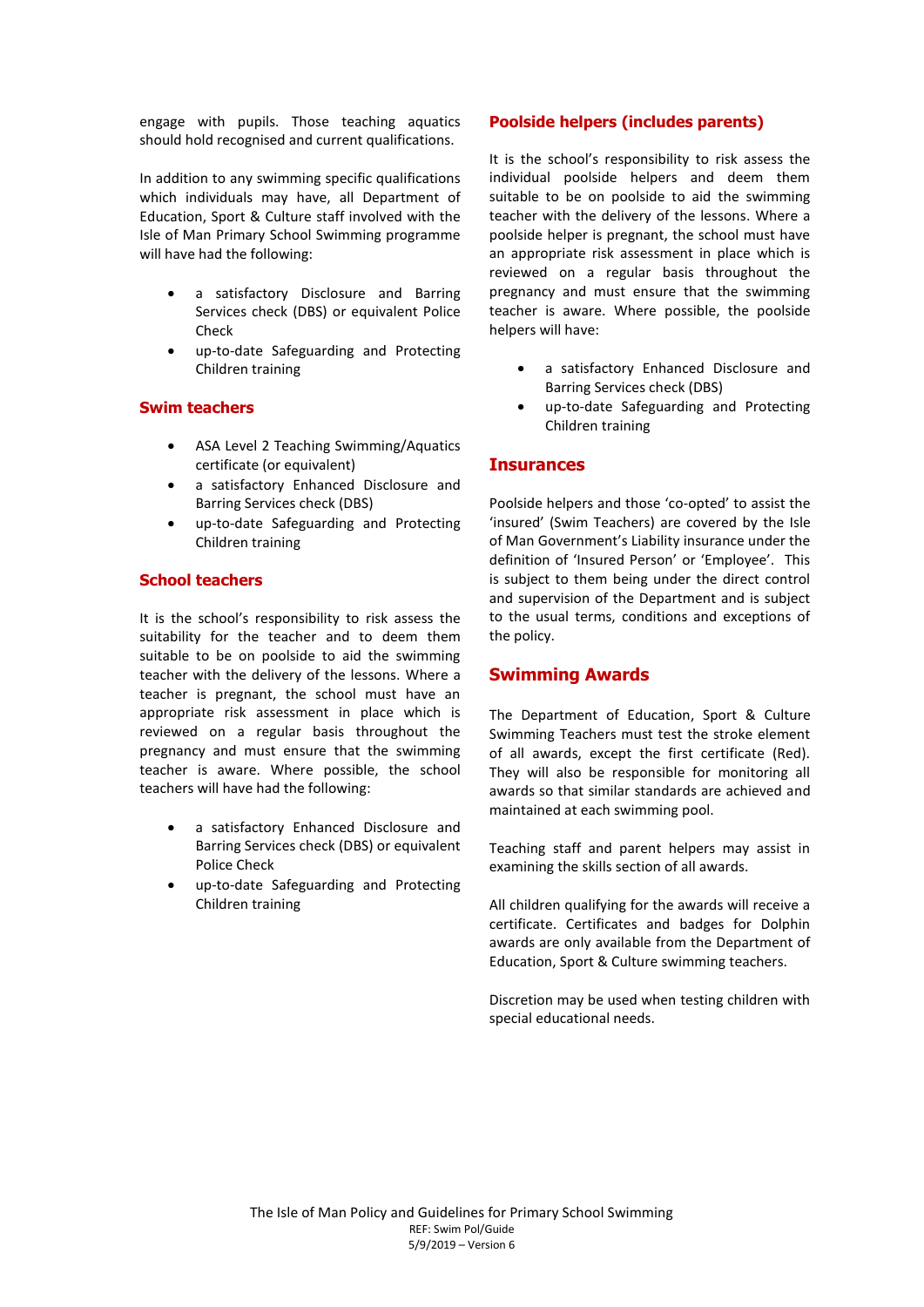## **Grade 1**

Buoyancy aids may be used

- 1 Make a safe entry into the water without assistance<br>2 Wet the face without submersion of any kind
- Wet the face without submersion of any kind
- 3 Blow bubbles at the water surface
- 4 Float on the front OR back in a relaxed manner
- 5 Kick the legs on the front OR back, achieving approximately 5 metres travel
- 6 Make a safe exit from the water, with support

## **Grade 2**

Buoyancy aids may be used

- 1 Put the face in water with confidence and comfort
- 2 Blow bubbles whilst the mouth is under the water
- 3 Complete any two of the following floats:
	- front float
	- back float
	- mushroom float
	- star float
- 4 Kick the legs on the front AND back, achieving approximately 5 metres travel in each case
- 5 Climb out of the water safely and with support if necessary

## **First Certificate (Red)**

- 1 Put the face in the water and blow bubbles
- 2 Front glide with face in the water following a push off from the side and show the ability to regain standing
- 3 Swim a minimum of 8 metres on the front or back

## **Second Certificate (Blue)**

- 1 Make an unassisted safe entry into the water (not a jump or dive)
- 2 Place the face in the water and open the eyes to pick up, by hand, an object on the bottom of the pool
- 3 Hold a mushroom float for 5 seconds, regain standing
- 4 Front glide with face in the water for 3 metres showing the ability to regain standing
- 5 Back glide for 3 metres showing the ability to regain standing
- 6 Swim a minimum of 16 metres without pausing, 8 metres on the back and 8 metres on the front, maintaining a reasonable head, body and leg action. Arms should clear the water on front crawl and back crawl

## **Third Certificate (Orange)**

- 1 Perform a push and glide to touch the pool floor with both hands in water which has a minimum depth of 1 metre
- 2 Tread water for 30 seconds in shoulder depth water
- 3 Swim through a hoop submerged in shoulder depth water
- 4 Swim without pause for a minimum of 30 metres using any 2 recognised strokes demonstrating **an improved and effective technique**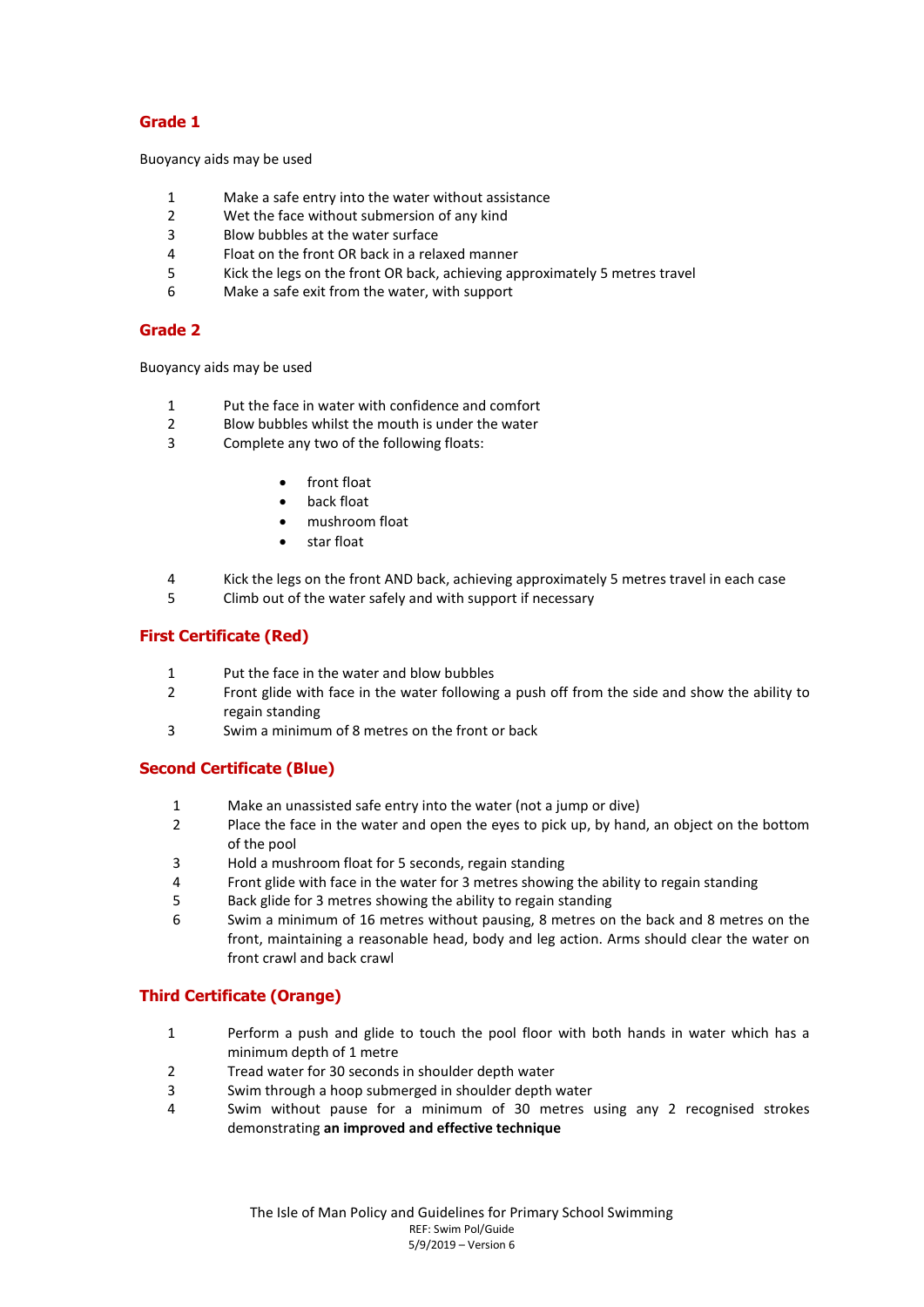## **Fourth Certificate (Green)**

This certificate is the performance measure used by the Department of Education, Sport & Culture when monitoring and measuring the success of the Isle of Man Primary School Swimming programme for key stage 2 children.

- 1 Scull HEAD FIRST for 5 metres, return sculling FEET FIRST 5 metres
- 2 Demonstrate a reaching rescue using available equipment within 2 metres of the poolside
- 3 Demonstrate a throwing rescue using a flotation aid within 5 metre of the poolside
- 4 Swim 25 metres without pause demonstrating **good technique** in ONE of the following strokes:
	- Backstroke
	- Front crawl
	- Breaststroke
	- Dolphin butterfly
	- Lifesaving backstroke
	- Sidestroke
- 5 Perform two jumps into water of 1.5 depth or more:
	- Pencil Jump with arms by the side
	- Pencil Jump with arms above the head maintaining a streamlined position

## **Fifth Certificate (Yellow)**

- 1 Perform a straddle jump from the side of the pool
- 2 Tread water for 1 minute
- 3 Surface dive and pick up by hand an object from the bottom of the pool in water deeper than own height
- 4 Perform a surface dive and swim 5 metres underwater completely submerged
- 5 Swim 50 metres without pause demonstrating **good technique** in any TWO of the following strokes:
	- Backstroke
	- Front crawl
	- Breaststroke
	- Dolphin butterfly
	- Lifesaving backstroke
	- Sidestroke

## **The Dolphin Certificate (Purple)**

- 1 Enter the water by a sitting or crouch dive (minimum depth 1.8 metres)
- 2 Tread water for 2 minutes with one hand behind the back
- 3 Perform a peaked surface dive from swimming keeping legs straight at all times; retrieve, carry and land an object having swum with it for a distance not less than 5 metres
- 4 Perform a feet first surface dive and swim not less than 5 metres under water
- 5 Swim 200 metres continuously using 1 or more strokes showing the ability to maintain **good stroke technique** throughout the swim
- 6 Swim 75 metres using 3 different strokes demonstrating correct turning and finishing techniques (strokes must comply with ASA Law)

## **Distance Swimming Certificates**

Care must be taken to ensure that the child is capable of completing the distance.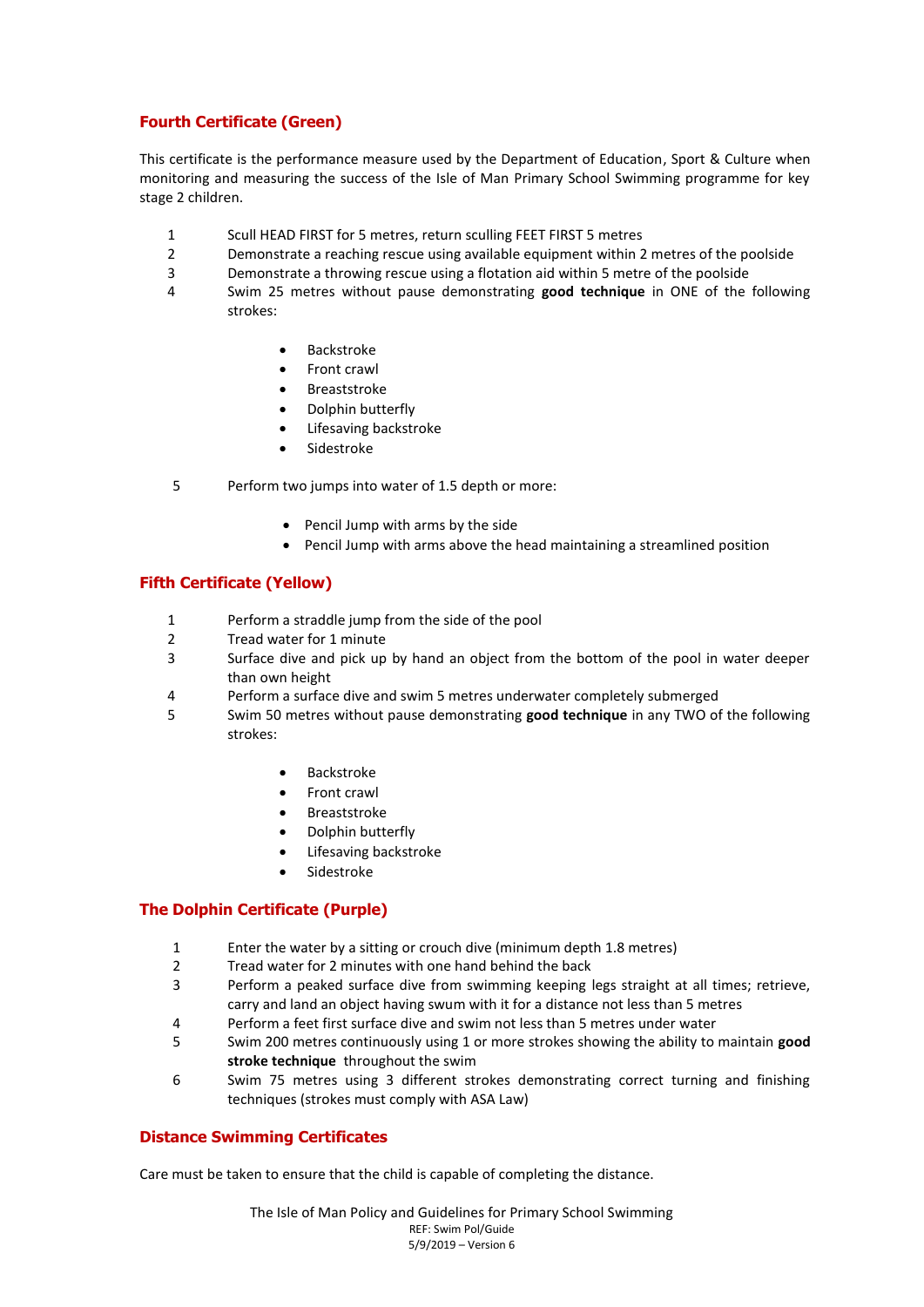- 1 Swim 25 metres from the deep to the shallow end of the pool using one stroke only which need not comply with ASA Laws
- 2 Further certificates may be given for additional distances

## **Swimming Challenge Awards – Bronze**

For the following grades Sections A and B may be completed on two different occasions, but each section must be completed without pause and in the order listed.

This group of skills test the pupil's ability:

#### Section A

- 1 To jump into water of at least full reach depth
- 2 To swim 10 metres, followed by a surface-dive into water of at least full reach depth and under water swim for a distance of five metres
- 3 To tread water in a vertical position for three minutes
- 4 To scull head-first on the back for 15 metres with the feet at, or near, the surface throughout

#### Section B

- 1 To swim 400 metres using two strokes. Changes of stroke can only occur at the completion of a length of the pool. A minimum of 100 metres is to be swum on each stroke
- 2 To climb out at the deep end without assistance

### **Swimming Challenge Awards – Silver**

This group of skills tests the pupil's ability:

#### Section A

- 1 To plunge dive into water of at least full reach depth
- 2 To swim 100 metres in less than three minutes using any stroke. A change of stroke may only occur at the completion of a length of the pool
- 3 To tread water for two minutes with one hand behind the back
- 4 To swim 10 metres, followed immediately by two surface-dives into water of full reach depth, one head first and one feet first, bringing an object to the surface on each occasion
- 5 To scull head first on the back for 10 metres and return by sculling 10 metres feet first. A horizontal position must be maintained throughout

#### Section B

- 1 To swim 800 metres: 400 metres on the front and 400 metres on the back. A change of stroke may only occur every 50 metres
- 2 To climb out at the deep end without assistance

#### **Swimming Challenge Awards – Gold**

This group of skills tests the pupil's ability:

#### Section A

1 To plunge dive into water of at least full reach depth and swim 100 metres in two minutes, 30 seconds or less, using two different strokes, 50 metres of each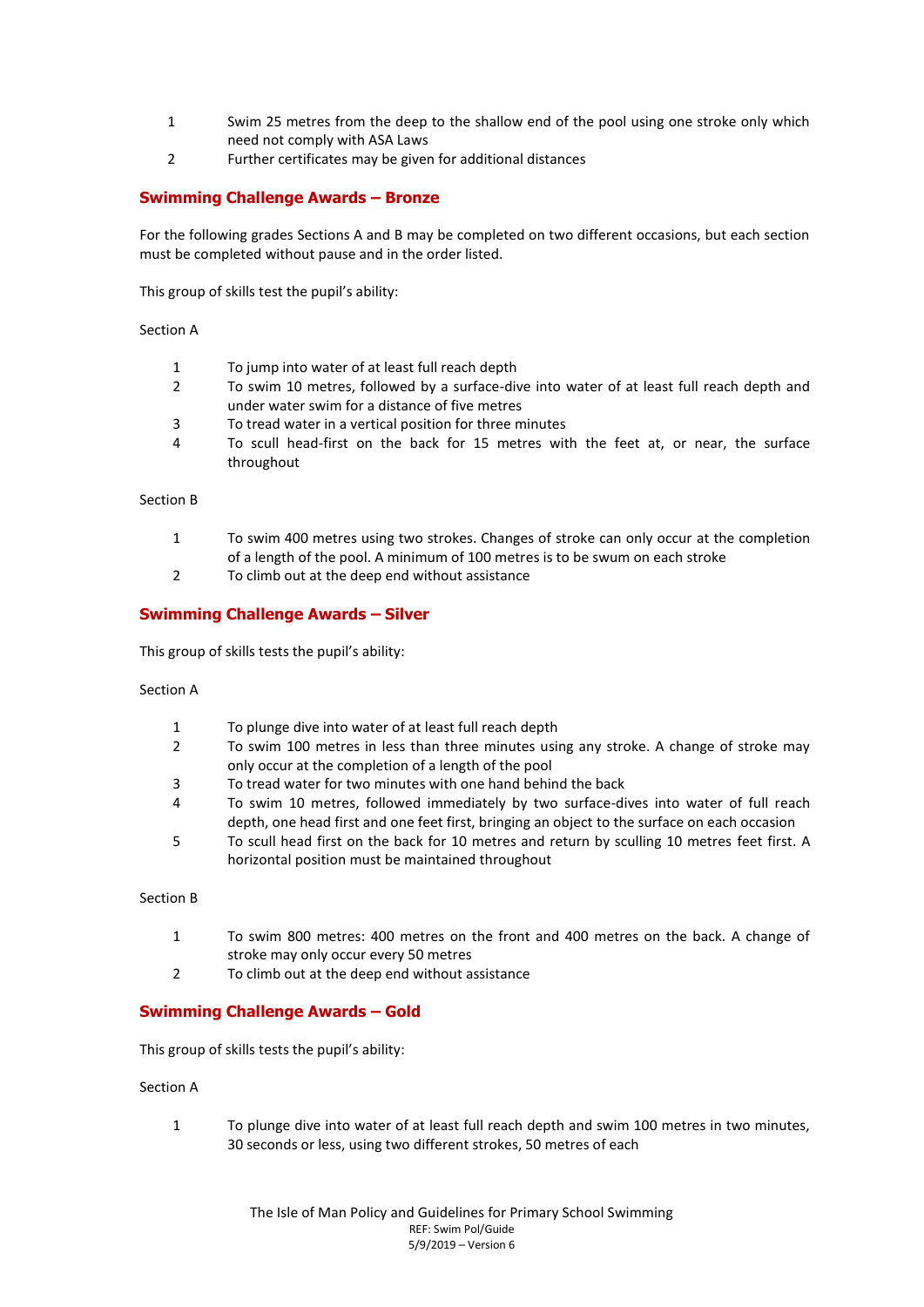- 2 To tread water for three minutes with one hand remaining above the head throughout. The arm raised may be changed no more than five times
- 3 To scull head-first on the back for 10 metres, move into a tucked position and turn through 360° keeping the head above water. Return to the starting point by sculling feet first with the feet at or near the surface throughout and the hands close to the hips
- 4 To swim 10 metres, perform a forward somersault without touching the pool bottom and continue to swim in the same direction for a further 10 metres

#### Section B

- 1 To swim 800 metres using three of the following strokes: front crawl, backstroke, breaststroke, butterfly, English backstroke or sidestroke for a minimum distance of 200 metres per stroke. A change of stroke may only occur every 100 metres. This swim to be completed in 25 minutes
- 2 To climb out at the deep end without assistance

### **Swimming Challenge Awards – Honours**

This group of skills tests the pupil's ability:

#### Section A

- 1 To make a straddle entry into water of at least full reach depth, swim five metres into a piked surface dive to retrieve an object weighing approximately 2kg from water of full reach depth; carry the object using a backstroke or sidestroke for a distance of 20 metres, to land it on the poolside
- 2 To scull 10 metres head first on the back; complete a back somersault finishing in a back layout position; perform a roll to take up a front layout in a fully extended prone position; carry out a front somersault finishing in a front layout position; tuck and rotate backwards into a back layout position and continue to scull feet first for 15 metres. Throughout all sculling and layout positions, the hands must remain close to the hips and the feet must be kept together on or near the surface of the water

#### Section B

Tests 3 and 4 are to be completed in a total time of 20 minutes without a pause.

- 1 To swim 200 metres front crawl, 200 metres backstroke and either 100 metres breaststroke or 50 metres butterfly. A change of stroke may only occur every 100 metres (except for butterfly)
- 2 To swim 500 metres freestyle during which surface-dive twice head first and twice feet first; on each surface-dive, swim through two hoops four metres apart without surfacing. The tops of the hoops are to be at least one metre below the surface of the water

#### **Personal Survival Awards**

#### Level One

To pass this part of the ASA Water Safety and Survival Awards learners have:

- 1 To enter water of at least full reach depth from the side of the pool by sliding in from a sitting position
- 2 To tread water for two minutes
- 3 To swim 25 metres to a floating object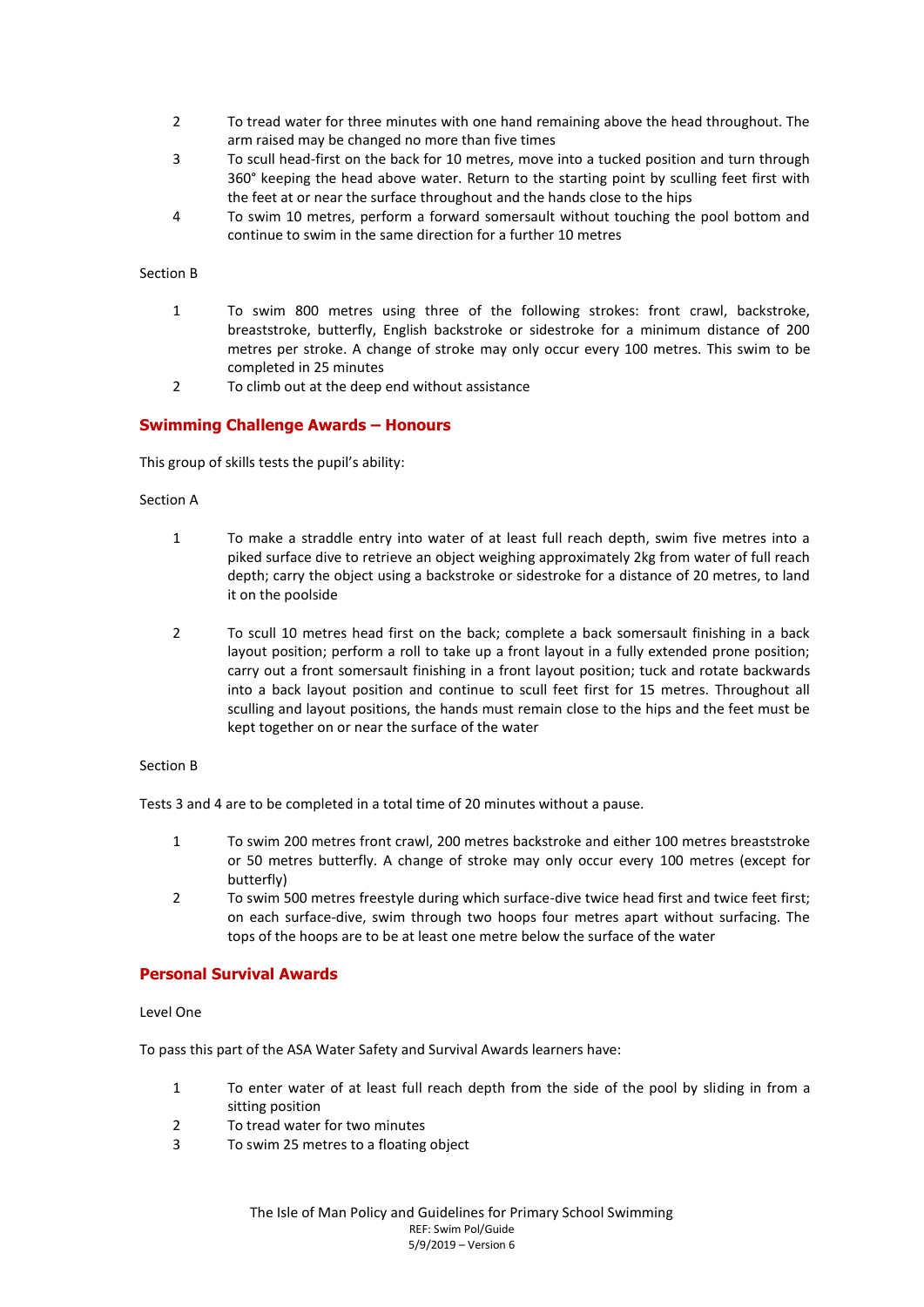- 4 To take up and hold the 'H.E.L.P.' position for five minutes in water of at least full reach depth
- 5 To swim 50 metres retaining the floating object
- 6 To climb out from water of at least full reach depth without using the steps or rail or any other assistance
- 7 To answer three questions on when the skills learned might be used

#### Level Two

To pass this part of the ASA Water Safety and Survival Awards learners have:

- 1 To enter water of at least full reach depth using a straddle entry
- 2 To tread water for two minutes with one arm out of the water (the raised hand to be above the head throughout, candidates may change arms twice throughout)
- 3 To swim 25 metres to a floating object
- 4 To take up and hold the 'H.E.L.P.' position for six minutes
- 5 To participate in a 'HUDDLE' for two minutes using any floating object for support with at least two other similarly clothed swimmers who may be candidates
- 6 To swim 100 metres retaining a floating object
- 7 To climb out from water of at least full reach depth without using the steps or rail
- 8 To answer three questions on when the skills learned might be used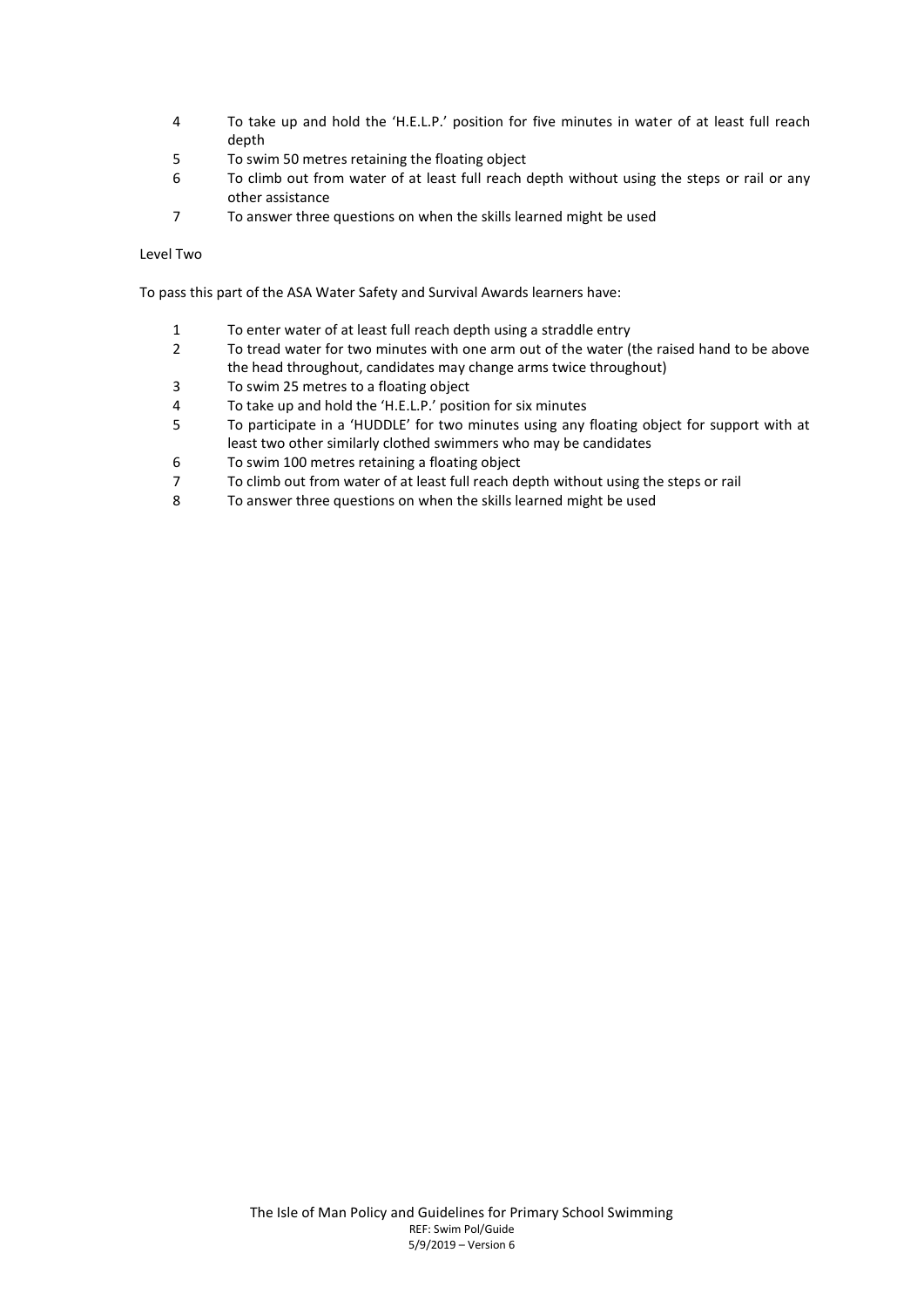# **Diving**

Is not permitted unless under the direct supervision of the swimming teacher as part of a structured lesson.

Critical factors to take into consideration:

- Depth of water
- Height/weight of pupil
- Angle of entry
- Pupil's previous experience
- Pupil's level of ability

As a general guide, the minimum safe depth for diving is 1.8 metres or the pupils stretched height, whichever is the greater.

When diving from the poolside ensure that pupils are well spaced and that the water is clear of other swimmers.

## **Jumping into Water**

Is not permitted unless under the direct supervision of the swimming teacher as part of a structured lesson.

## **Pool and Personal Hygiene**

Outdoor shoes must not be worn on the poolside.

Good standards of personal hygiene and cleanliness must be maintained at the swimming pools at all times.

Children suffering from the following should not be permitted to swim (school/teacher responsibility):

- Infectious diseases
- Skin infections
- Boils
- Burns
- Open wounds
- Colds
- Coughs
- Sore throats
- Nasal catarrh
- Acute sinusitis
- Any discharge from the ears

Anyone suffering from an ear, nose or throat infection (including a blocked nose) should not take part in submerging activities eg diving or swimming underwater. If in doubt, excuse the child and insist on her/him seeking medical advice.

#### **Veruccas**

Learning swimming and verrucas can go hand in hand with children and adults alike. These warts on the feet have long been seen as a nuisance. But should parents worry about them? The answer is no.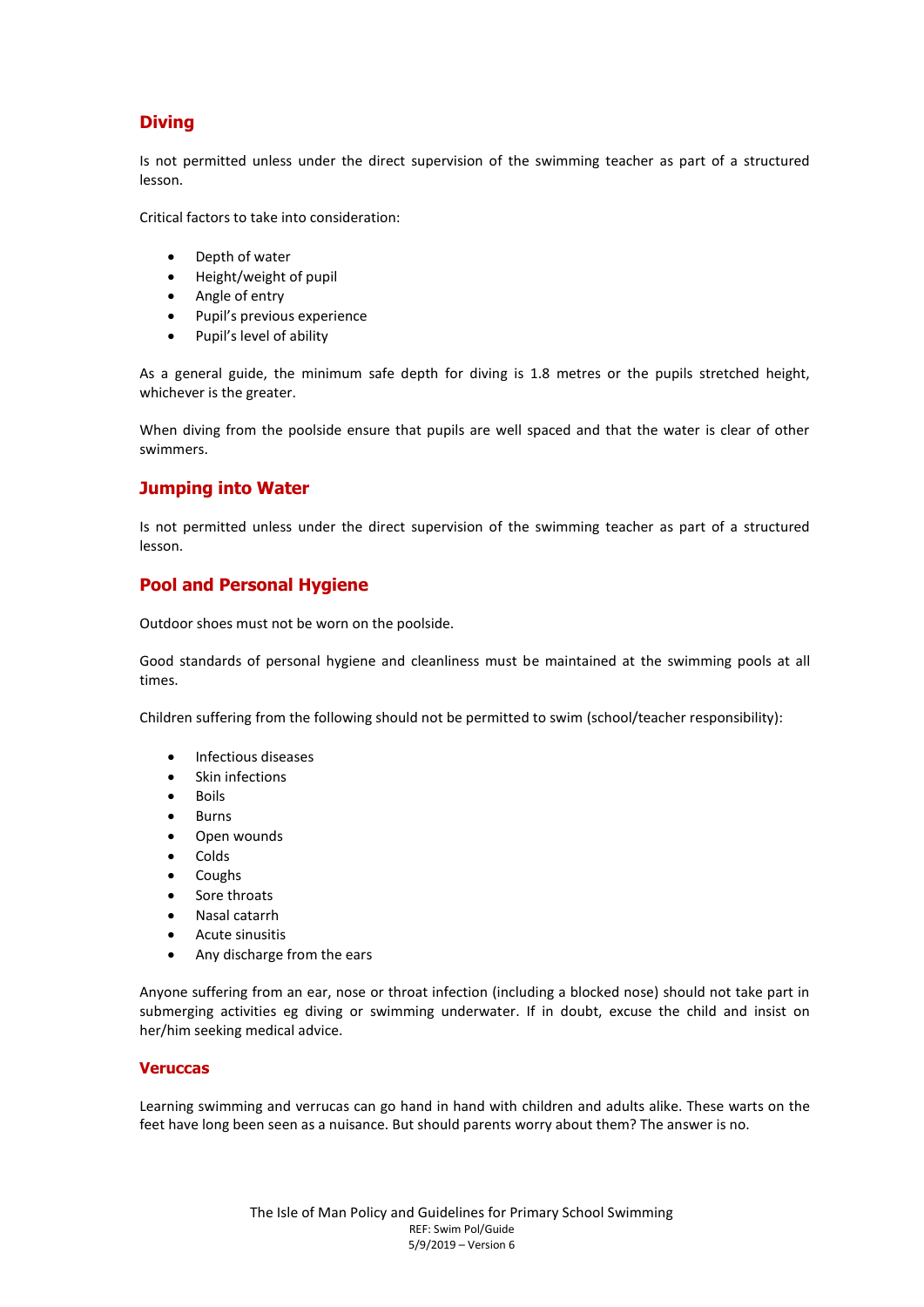Few parents would argue verrucas are anything other than a nuisance. However, experience has led the ASA to the opinion that to place resources into eradicating verrucas is a waste of time.

### **Swimming and verrucas: the best way forward**

The use of devices, such as plastic socks, to protect the feet should be discouraged. As with elasticated knee bandages, the socks have limited value other than of attracting attention.

The use of a waterproof plaster is sufficient to cover the verruca during lessons as long as the verruca has been treated.

Verrucas, like most warts, are due to a viral infection of the growing layers of the skin. They get in when the skin is injured in some way.

This is especially the case for barefoot activities surrounding swimming pools. The plantar skin on the base of the feet gets soggy and is more easily damaged.

As with most infections, particularly viral, immunity to the virus occurs in time.

The majority of skin specialists are not in favour of treating verrucas. Many feel that because the virus is so widespread, it's better to spread it as much as possible and as early as possible in the lives of children.

When should verrucas be treated?

The main indication for treating verrucas is intolerable pain or tenderness on walking. This is usually because of the hard skin that accumulates around the wart. So, in short:

If they are causing your child pain, contact your doctor.

## **Pool Safety Normal Operating Procedures (NOP)**

Normal Operating Procedures are written documents used to inform staff and users of the working practices in place in order to maintain pool safety at all times. These are the responsibility of the pool providers who will distribute the information accordingly to all parties.

NOPs are reviewed and updated on a regular basis especially after an emergency and should include some or all of the following:

- Plan of the pool
- List of key hazards
- Rules of supervision
- Systems of work and operational systems
- First aid supplies and training
- Details of alarm systems and other emergency equipment
- Conditions of hire

Emergency Action Plans (EAP) detail what everyone should do in the event of an emergency:

- Overcrowding
- Assault
- Lack of water clarity
- Fire
- Bomb threat
- Serious injury to a swimmer
- Discovery of a casualty in the pool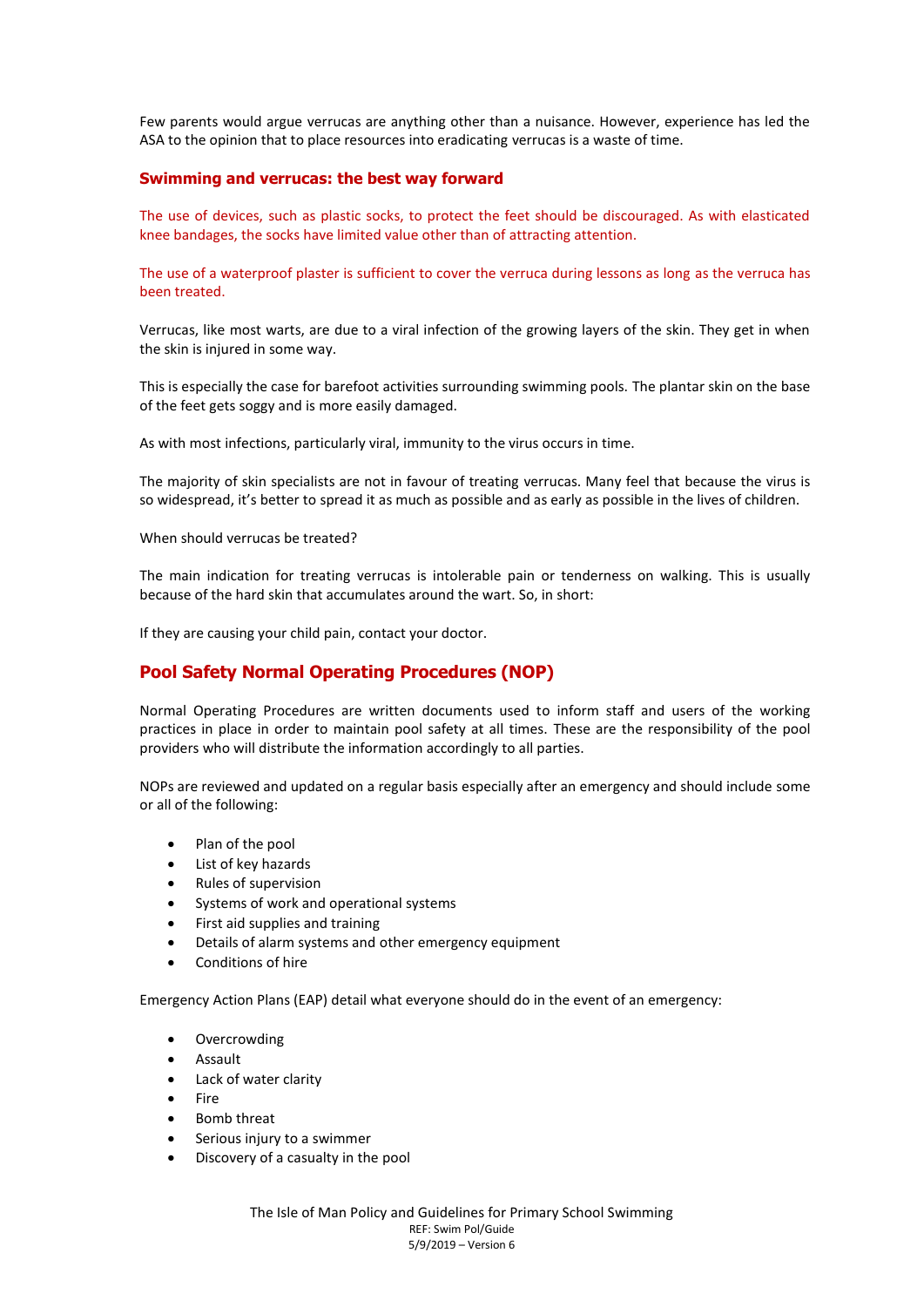## **Manx Sport and Recreation Safeguarding Code of Conduct for Primary School Swimming**

As a key provider of sports and recreational activities Manx Sport and Recreation (MSR) staff are in a position where they have regular contact with Children, Young People and Vulnerable Adults. The word 'Child' or 'Children' and 'Young People' is used to refer to anyone under the age of 18. This safeguarding code of conduct links into the Isle of Man's Children and Young Persons Act 2001.

Children, Young People and Vulnerable Adults regularly use our sports facilities in a variety of ways and this may include, wide ranging sports clubs participation, attending sports schemes or participation in wide ranging sports events. Often such groups of people use our facilities and activities without their parents, guardians or carers being present.

When Children Young People or Vulnerable Adults come into contact with us they have the right to feel safe and also enjoy using our facilities.

MSR Staff are in a position of trust when they come into contact with Children, Young People or Vulnerable Adults. Staff could be seen as role models and must act in an appropriate manner at all times. To this end MSR is committed to working to ensure that such groups of people are valued and respected and that their views and concerns are listened to.

This MSR code of conduct has been adapted to include swimming teachers and the delivery of the primary school swimming programme. "Staff" refers to all adults on poolside during swimming lessons.

This code of conduct not only applies to how we treat our wide ranging customer groups it also applies to how staff treat each other.

The following list provides details of what MSR considers to be important and appropriate in relation to Safeguarding.

- All swim teachers to have up to date Safeguard Awareness Training
- All swim teachers must have had a satisfactory enhanced DBS check
- Swim teachers must show respect to customers and other members of staff at all times taking into account gender, religion, age and ethnicity. This includes any practical jokes which may be perceived to be harmless fun to some members of staff/customers, but may cause embarrassment and/or distress to others
- Swim teachers are not to leave themselves in vulnerable situations with Children, Young People or Vulnerable adults. Avoid one to one contact with such groups of people in an enclosed environment. For example, do not be alone with these groups of people in isolated areas or transport Children, Young People or Vulnerable Adults in your own vehicle if no other adult is present
- Inappropriate or offensive language must not be directed towards any customers/staff and any form of bullying will not be tolerated
- Do not patronise or treat Children, Young People or Vulnerable Adults as if they are silly
- Do not do things of a personal nature for a Child, Young Person or Vulnerable Adult that they can do for themselves
- In accordance with the Data Protection Act 2002 MSR is committed to storing personal contact details of customers safely and securely. Swim teachers should not disclose personal contact information to anyone that is not authorised to see such information
- Do not give Children, Young People or Vulnerable adults your own personal contact details (mobile number or address).
- Do not act in a way that can be perceived as threatening or intrusive
- Do not make sarcastic, insensitive, derogatory or sexually suggestive comments or gestures to or in front of other Staff Members or Customers.
- The distribution/circulation of images/videos or inappropriate messages to staff or customers via social media or any other means is unacceptable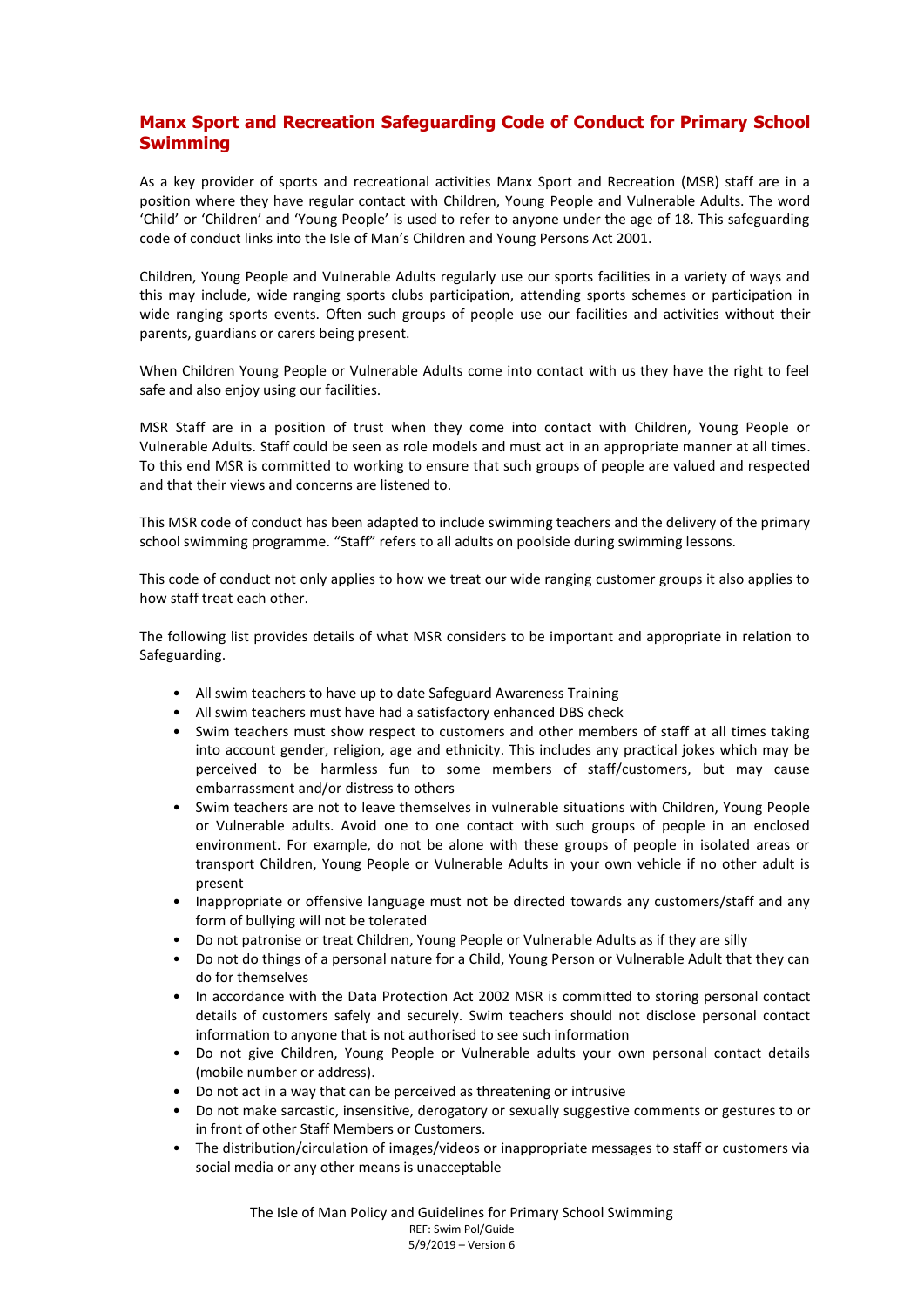- Swim teachers must not engage in any inappropriate relationships with Children, Young People or Vulnerable Adults
- Do not engage in a sexual relationship with a Child, or Young Person (under the age of 16) or a Vulnerable Adult. Such behaviour represents a serious breach of trust
- Do not make inappropriate promises to Children, Young People or Vulnerable Adults in relation to confidentiality
- Take all suspicions or allegations of abuse or risk to Children, Young People and Vulnerable Adults seriously and respond to these swiftly and appropriately in compliance with MSR's Safeguarding Policy
- Do not make any assumptions that other people have reported alleged incidents
- Everyone that works for MSR has a duty of care to raise any concerns about inappropriate behaviour of colleagues, volunteers, sports coaches or others
- If you are unsure about any aspect of this Code of Conduct please ask for clarification

The swimming pool provider should have in place a safeguarding policy should any areas of concern be raised and there should be a designated officer in place with a safeguarding responsibility.

Clear guidelines should be in place which highlights the steps to be followed by the designated member of staff in conjunction with the school should a concern be raised.

## **Risk Assessment**

The following risk assessment has been implemented across all pool facilities and includes the delivery of all lessons within these facilities. Localised risks specific to individual venues have been included from the individual facility risk assessment documents.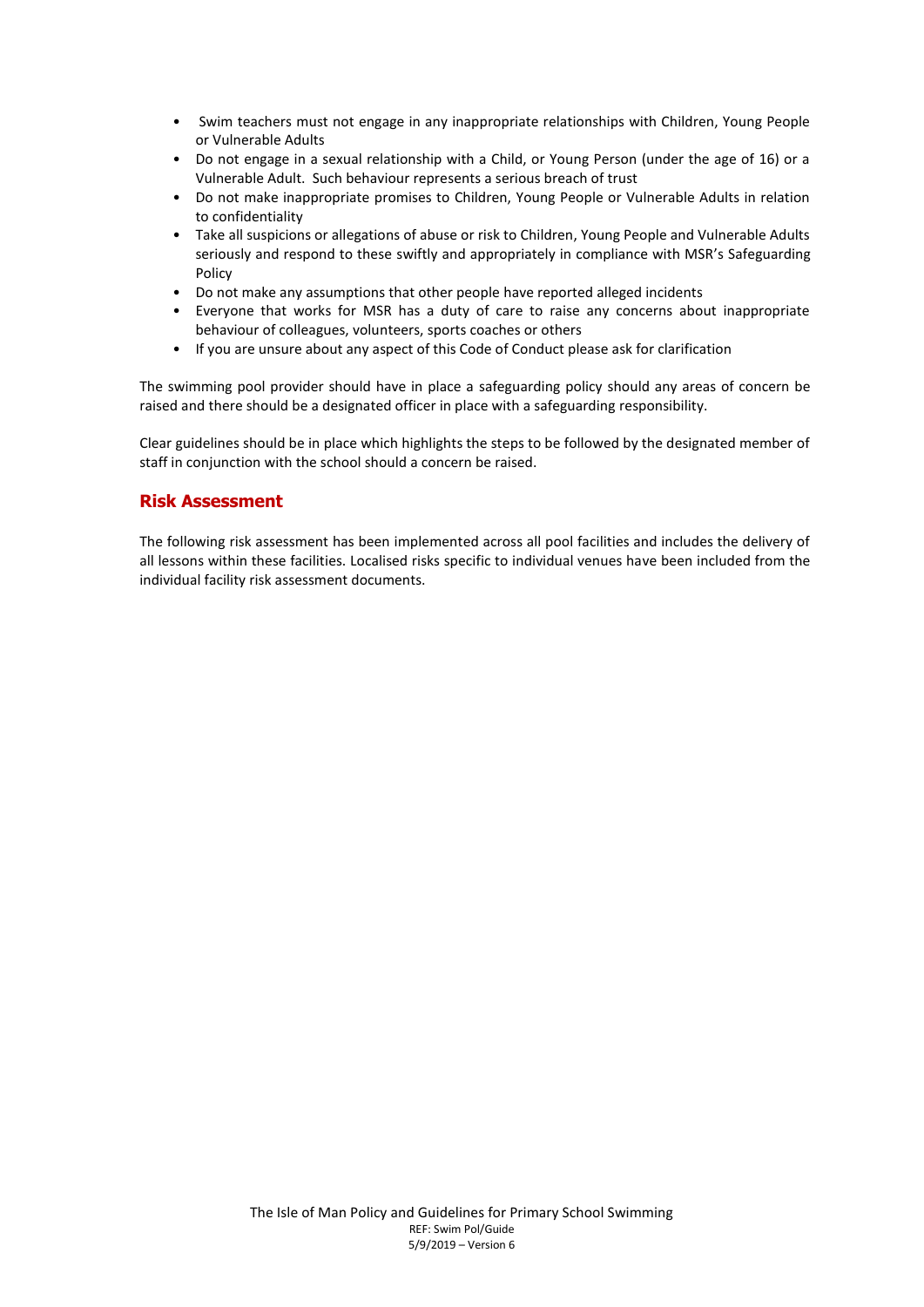





**Risk Assessment For: PRIMARY SCHOOL SWIMMING PROGRAMME**

| Date of Assessment: | 5/09/2019 |  |
|---------------------|-----------|--|
|---------------------|-----------|--|

| 5/09/2019 |  |
|-----------|--|
|-----------|--|

**Date of Assessment: 5/09/2019 Review Date: 01/09/2020**

| <b>Ref</b>     | <b>Hazards Identified</b>                                                                                                        | <b>Existing Control Measures</b>                                                                                                                                                                                                                                                              | <b>Initial Risk Rating</b><br><b>Likelihood x</b><br><b>Severity = Risk</b> |                |    | <b>Additional</b><br><b>Control measures</b>                                                                                                               |    | <b>Residual Risk Rating</b><br><b>Likelihood x Severity =</b><br><b>Risk</b> |    |
|----------------|----------------------------------------------------------------------------------------------------------------------------------|-----------------------------------------------------------------------------------------------------------------------------------------------------------------------------------------------------------------------------------------------------------------------------------------------|-----------------------------------------------------------------------------|----------------|----|------------------------------------------------------------------------------------------------------------------------------------------------------------|----|------------------------------------------------------------------------------|----|
|                |                                                                                                                                  |                                                                                                                                                                                                                                                                                               |                                                                             | s              | R. |                                                                                                                                                            | L. | s                                                                            | R. |
|                | Poor venue                                                                                                                       | All venues are managed by DESC and are public<br>facilities which have been suitably risk assessed                                                                                                                                                                                            |                                                                             | $\overline{2}$ |    | Sessions will not take place in any inappropriate<br>venue                                                                                                 |    |                                                                              |    |
| $\overline{2}$ | Inappropriate/damaged<br>equipment                                                                                               | All equipment checked prior to each lesson by<br>the pool staff                                                                                                                                                                                                                               |                                                                             | 3              | з  | Damaged equipment will not be used                                                                                                                         |    |                                                                              |    |
| 3              | Information exchange problems<br>&<br>Manx<br>Sport<br>between<br>Teachers.<br>Swim<br>Recreation,<br>venues and Primary Schools | All Primary Schools, swim teachers and venues<br>have copies of the swimming lesson timetables<br>prior to the school year commencing. Contact<br>details of all parties are shared and also detailed<br>within the Isle of Man Policy and Guidelines for<br>Primary School Swimming document |                                                                             | $\overline{2}$ |    | Information including timetables and Isle of Man<br>Policy and Guidelines for Primary School Swimming<br>document sent to all schools, venues and teachers |    |                                                                              |    |
| $\overline{4}$ | Poor safeguarding and<br>supervision                                                                                             | All swim teachers have attended Safeguarding<br>and Protecting Children training. All sessions are<br>attended by school teachers from the relevant<br>school                                                                                                                                 |                                                                             | $\overline{2}$ |    | School teachers are present at all lessons and have<br>the responsibility for all children at the lesson                                                   |    |                                                                              |    |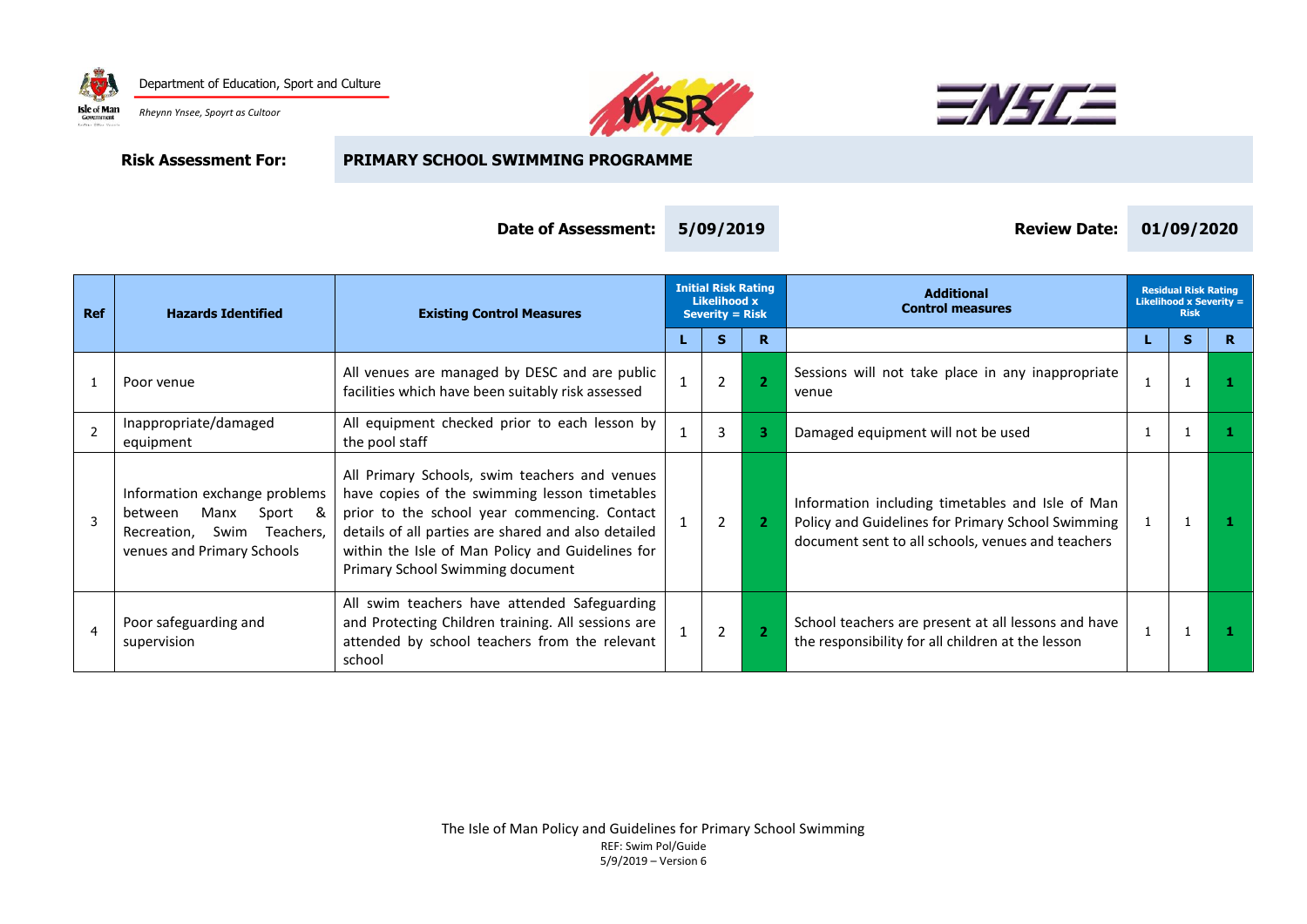| .5             | Inadequate supervisory ratios     | Where possible, the ASA Guidelines for swim<br>teacher: pupil ratios are adhered to at all lessons                                                                                                                                                                                  |   | 3              | $\overline{3}$          | Schools are responsible for ensuring that there is<br>adequate supervision for the class numbers and<br>together with support staff, are present at all<br><i>lessons</i>                           | $\mathbf{1}$ | $\mathbf{1}$ | п. |
|----------------|-----------------------------------|-------------------------------------------------------------------------------------------------------------------------------------------------------------------------------------------------------------------------------------------------------------------------------------|---|----------------|-------------------------|-----------------------------------------------------------------------------------------------------------------------------------------------------------------------------------------------------|--------------|--------------|----|
| 6              | Inadequate preparation            | All venues are aware of the timetable and all<br>lessons are planned by the swim teachers prior<br>to delivery in line with ASA recognised guidelines                                                                                                                               |   | 3              | $\overline{\mathbf{3}}$ | All lessons are appropriately planned and delivered<br>by the swim teachers                                                                                                                         | $\mathbf{1}$ | $\mathbf{1}$ | 1  |
| $\overline{7}$ | Lack of emergency<br>arrangements | Comprehensive Normal Operating Procedures<br>(NOP) and Emergency Action Plans (EAP) are in<br>place at all venues                                                                                                                                                                   |   | 3              | 3.                      | EAP to be sent to all parties. Swim teachers, school<br>teachers and poolside helpers are aware of any<br>EAP in place. School are responsible for ensuring all<br>staff are aware of the documents | $\mathbf{1}$ | $\mathbf{1}$ |    |
| 8              | Inadequate clothing               | School teachers to ensure all children remove<br>jewellery prior to taking part. Ear rings if worn, to<br>be covered by a neoprene head band. Bikinis and<br>loose clothing attire including baggy shorts are<br>not permitted. Swimming hats to be worn by<br>those with long hair |   | $\overline{2}$ | 4                       | No children are allowed to take part in the lesson<br>wearing jewellery and inadequate clothing. Ear<br>rings to be covered by a neoprene head band                                                 | $\mathbf{1}$ | 1            | л. |
| 9              | Changing                          | School teachers are responsible for the<br>appropriate changing of the pupils prior to the<br>lessons                                                                                                                                                                               |   | $\mathbf{1}$   |                         | All changing to be appropriately supervised                                                                                                                                                         | 1            |              |    |
| 10             | <b>Transport of Children</b>      | The transport of children to and from the venues<br>is the responsibility of the schools and will be<br>appropriately risk assessed                                                                                                                                                 | 2 | 3              |                         | Schools to ensure internal risk assessments for<br>transportation are in place and are appropriately<br>maintained                                                                                  | $\mathbf{1}$ | $\mathbf{1}$ | 1  |
| 11             | Cramps                            | Schools need to make sure that pupils do not<br>consume food or drink within 1 hour of the<br>lesson                                                                                                                                                                                | 2 | $\mathbf{1}$   | $\overline{2}$          | Children to sit out the lesson until the cramps have<br>subsided and they are fit to continue                                                                                                       | $\mathbf{1}$ |              |    |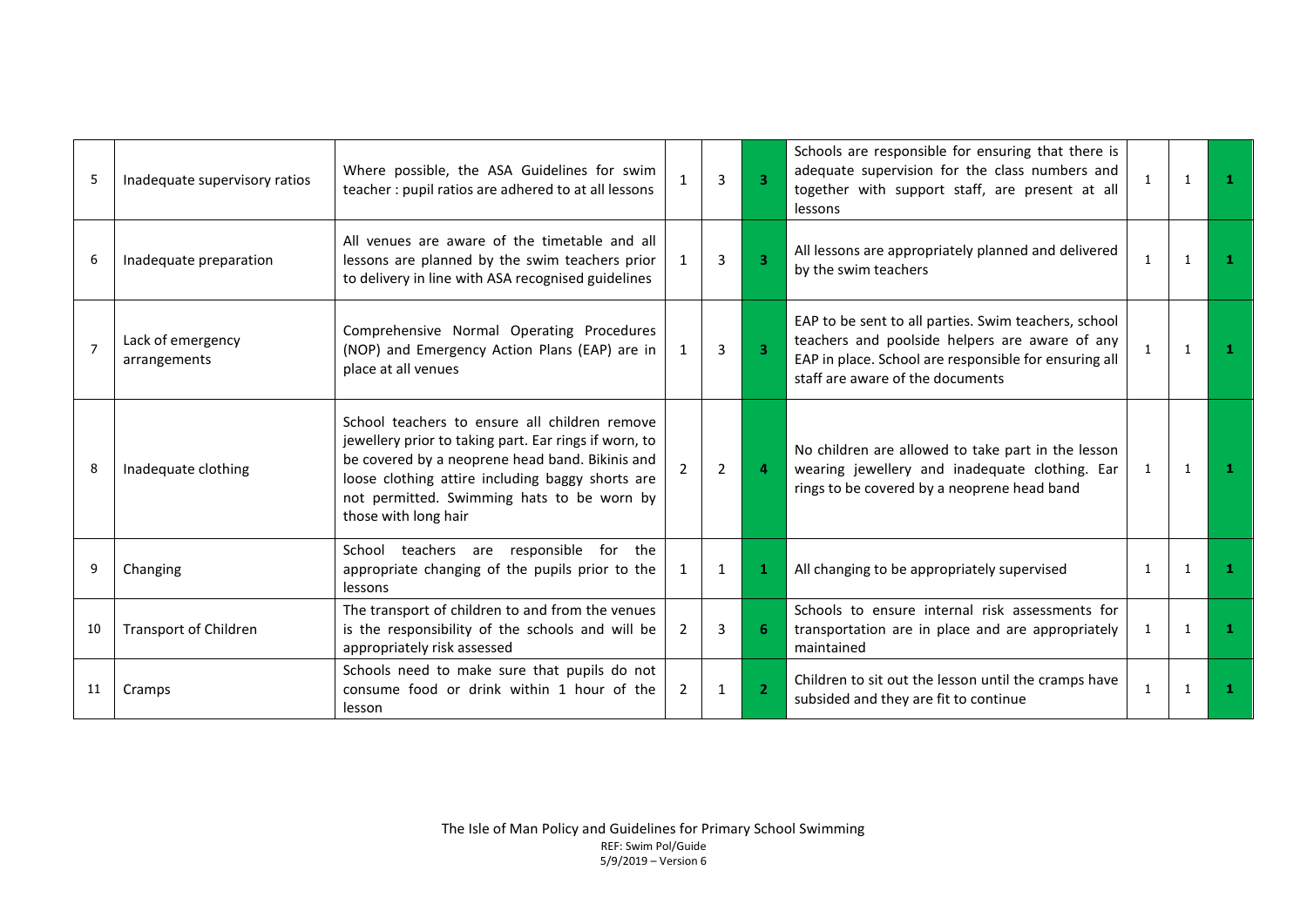| 12  | Class medical equipment                                                                                                   | Teachers are responsible for ensuring that the<br>class medical equipment including inhalers and<br>epi pens are readily available on poolside                                                                                                               | 3              | 3              | $\mathbf{q}$ | School to ensure all relevant medical requirements<br>for pupils are available at the venues with the<br>pupils for the lessons. Data Sharing agreements are<br>in place with all schools                                                    | $\mathbf{1}$ | $\mathbf{1}$ | л.           |
|-----|---------------------------------------------------------------------------------------------------------------------------|--------------------------------------------------------------------------------------------------------------------------------------------------------------------------------------------------------------------------------------------------------------|----------------|----------------|--------------|----------------------------------------------------------------------------------------------------------------------------------------------------------------------------------------------------------------------------------------------|--------------|--------------|--------------|
| 13  | Physical<br>hazards<br>(tripping,<br>spillages,<br>debris.<br>leaks.<br>protrusions) in changing areas<br>and on poolside | Prior to each lesson a quick visual inspection of<br>the poolside is done by pool staff to identify and<br>remove any trip hazards. Safe to ensure safe<br>storage for buoyancy aids and equipment                                                           | $\overline{2}$ | $\overline{3}$ |              | Swim teachers to ensure checks are carried out<br>prior to each lesson and remove any potential<br>hazards                                                                                                                                   | 1            | 1            | л.           |
| 14  | <b>Manual Handling</b>                                                                                                    | All equipment used is of a light and easy nature.<br>Staff are all trained to use the hoist where<br>required                                                                                                                                                | 1              | 3              |              | Only appropriately trained staff are to use the<br>hoists to assist with children in and out of the pool                                                                                                                                     | $\mathbf{1}$ | 2            | $\mathbf{2}$ |
| -15 | Lack<br>οf<br>awareness<br>n1<br>management and emergency<br>procedures                                                   | All parties (MSR, schools, teachers, swim<br>teachers and poolside helpers) are aware of their<br>roles and responsibilities and all procedures<br>detailed within the Isle of Man Policy and<br>Guidelines<br>for<br>Primary School<br>Swimming<br>document |                | $\overline{4}$ | 4            | Isle of Man Policy and Guidelines for Primary<br>School Swimming document is distributed to all<br>schools and swim teachers. Schools responsible for<br>ensuring that all teachers and poolside helpers are<br>familiar with the guidelines | $\mathbf{1}$ | 1            | 1.           |
| 16  | Early arrival of children                                                                                                 | All children arrive onsite together prior to the<br>swim lessons commencing. Individual children<br>should not be arriving early and unaccompanied                                                                                                           | $\mathbf{1}$   | $\mathbf{1}$   |              | Lesson times communicated<br>to<br>all schools.<br>Children are not allowed on poolside or to swim<br>unsupervised outside of stated lesson times                                                                                            | $\mathbf{1}$ | 1            | -1.          |
| 17  | Unclear Instruction                                                                                                       | All swim teachers in charge of the lessons are<br>suitably qualified and able to deliver quality<br>swimming sessions                                                                                                                                        |                | 3              |              | Teachers to check pupil understanding throughout<br>the lesson to ensure safe delivery                                                                                                                                                       | $\mathbf{1}$ | 1            | п.           |
| 18  | Students with additional needs                                                                                            | Where necessary supervision levels increased to<br>accommodate                                                                                                                                                                                               | 2              | 1              |              | School responsibility to notify swimming teachers<br>of any additional needs of pupils                                                                                                                                                       | $\mathbf{1}$ | $\mathbf{1}$ | 1.           |
| 19  | <b>Infectious Diseases</b>                                                                                                | Schools have responsibility to make sure that<br>parents are aware of the Department Policy                                                                                                                                                                  | $\overline{2}$ | $\mathbf{1}$   |              | Poorly children are not allowed to swim. See<br>guidelines for details                                                                                                                                                                       | $\mathbf{1}$ |              |              |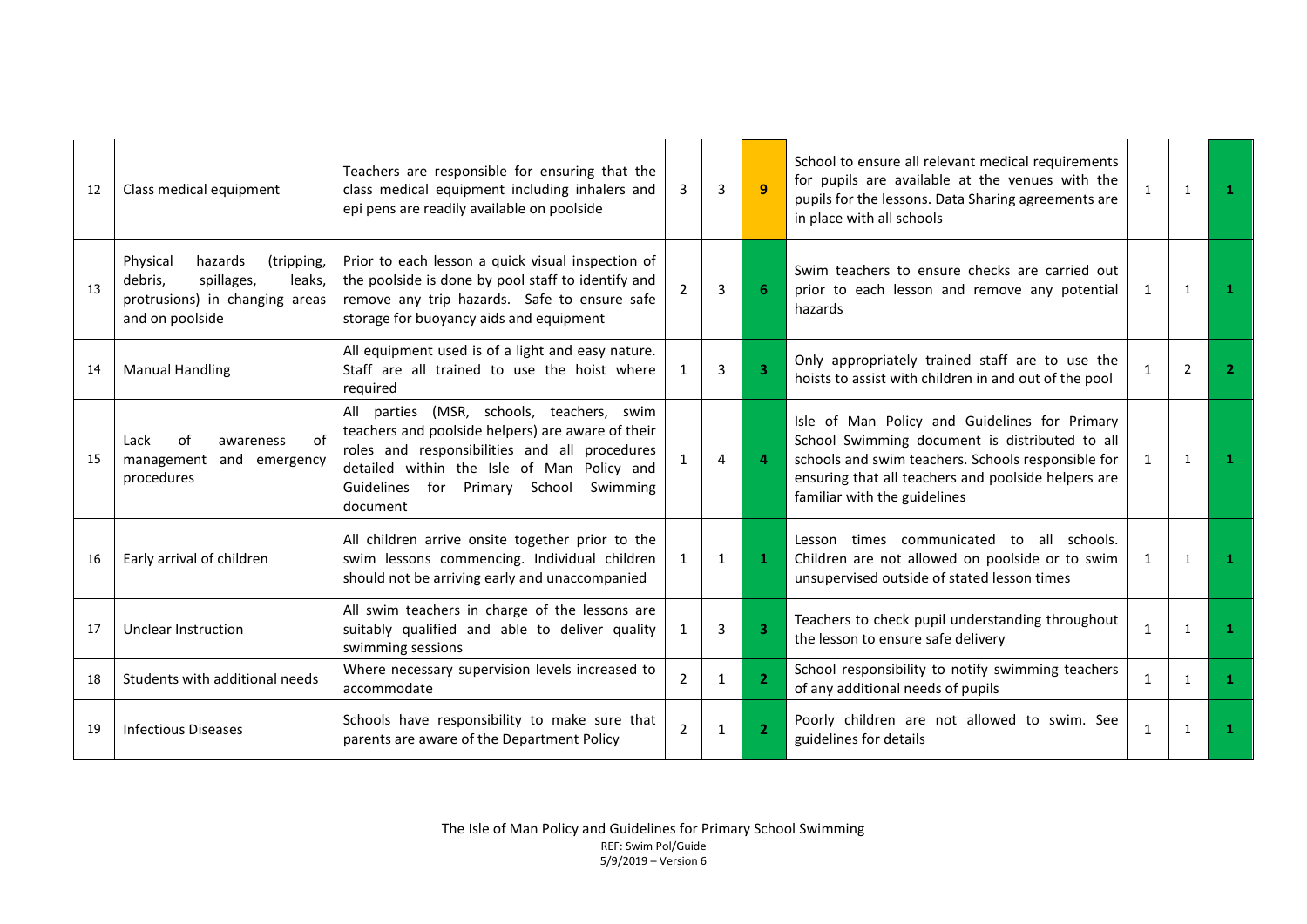| 20 | Challenging behaviour / medical<br>conditions         | Behavioural/medical details are recorded on the<br>school registers                                                                                                                                                                 | $\overline{2}$ | $\overline{2}$ |                | The control and supervision of pupils at all times is<br>the responsibility of the school teachers                              | $\mathbf{1}$ | 1            | 1.           |
|----|-------------------------------------------------------|-------------------------------------------------------------------------------------------------------------------------------------------------------------------------------------------------------------------------------------|----------------|----------------|----------------|---------------------------------------------------------------------------------------------------------------------------------|--------------|--------------|--------------|
| 21 | Lifting / Handling of Children                        | All staff are instructed not to do so - child<br>safeguarding policy                                                                                                                                                                | $\mathbf{1}$   | $\overline{2}$ | $\mathbf{2}$   |                                                                                                                                 |              |              | $\mathbf{0}$ |
| 22 | <b>Staff Shortage</b>                                 | Swim teachers to arrange cover from the supply<br>list where necessary                                                                                                                                                              | $\mathbf{1}$   | $\overline{2}$ | 2 <sup>1</sup> | Where necessary teachers will liaise with schools<br>and MSR to cancel sessions                                                 | $\mathbf{1}$ | 1            | 1.           |
| 23 | Inclement weather                                     | All lessons facilitated at indoor pools therefore<br>should not be affected. Weather may affect<br>transport to and from the venues                                                                                                 | $\overline{2}$ | 3              |                | Risk assessed by the schools                                                                                                    | 1            | $\mathbf{1}$ | л.           |
| 24 | with<br>accidents<br>Dealing<br>incidents on poolside | Teachers are responsible for the supervision of<br>the children on poolside                                                                                                                                                         | 3              | 2              |                | First aid kits are on sites. Follow facility<br>procedures. At NSC, NSC staff to apply first aid and<br>complete accident forms | $\mathbf{1}$ | 1            | 1            |
| 25 | Drowning                                              | Appropriate supervision levels and lifeguard<br>cover in place. All pupils assessed for<br>competence at first lesson. Group separated by<br>ropes across the pool. Pupils are not permitted<br>on poolside without lifeguard cover | 4              | 3              | 12             | Appropriate levels of supervision and trained staff<br>present at all lessons                                                   | $\mathbf{1}$ | 3            | з.           |
| 26 | Spinal and cranium injuries                           | Training and instruction in good technique is<br>given. Clear policy and instructions on diving and<br>jumping in. Water depths indicated on poolside<br>signs                                                                      |                | $\overline{2}$ |                | Jumping and diving is not permitted unless part of<br>a structured session for competent swimmers                               | $\mathbf{1}$ | 1            | п.           |
| 27 | Collisions                                            | Management strategy for safe delivery of<br>sessions with adjacent groups is in place. All<br>sessions are appropriately planned and delivered                                                                                      | 1              | $\overline{2}$ |                | Session plans in place                                                                                                          | 1            | 1            | -1.          |
| 28 | Hair/clothing trapped in outlets                      | Swimming hats to be worn by all pupils with long<br>hair. Loose swimming attire not permitted                                                                                                                                       | 1              | 3              |                | Children with long hair not allowed to swim.<br>Appropriate swimwear to be warn                                                 | 1            | $\mathbf{1}$ |              |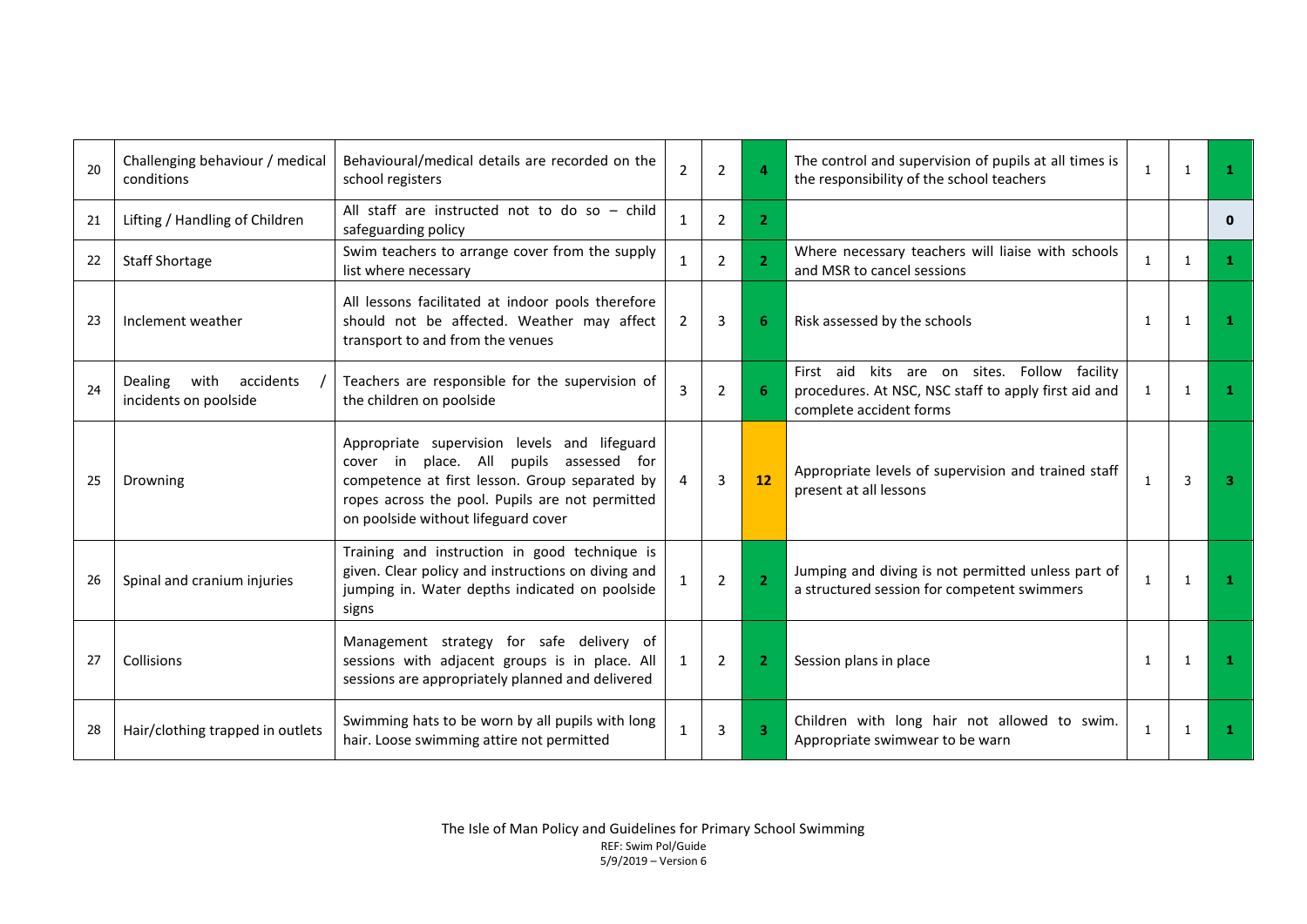| 29 | Choking                                        | Children are not allowed to have any food or<br>chew gum during the swimming lessons                                                                                                                                                   |   | 3            |               | Teachers to ensure that children do not bring food<br>into the facility                                                                                                                                          | 1             |              |    |
|----|------------------------------------------------|----------------------------------------------------------------------------------------------------------------------------------------------------------------------------------------------------------------------------------------|---|--------------|---------------|------------------------------------------------------------------------------------------------------------------------------------------------------------------------------------------------------------------|---------------|--------------|----|
| 30 | Eye injuries from goggles                      | Pupils and staff taught correct use of goggles.<br>Adults other than parents not permitted to put<br>goggles on to children                                                                                                            | 1 | 2            | 2.            | Pupils instructed to use the goggles appropriately                                                                                                                                                               | $\mathbf{1}$  |              |    |
| 31 | Jewellery                                      | No jewellery to be worn                                                                                                                                                                                                                | 2 | $\mathbf{1}$ | $\mathcal{P}$ | School teachers to ensure that all jewellery is to be<br>removed before a child takes part in a lesson                                                                                                           | 1             | $\mathbf{1}$ |    |
| 32 | Non participants                               | Schools are discouraged from bringing non-<br>participants. Pupils in spectator area supervised<br>by a member of teaching staff or a poolside<br>helper. Non - swimmers to remove footwear or<br>wear shoe covers provided            |   | $\mathbf{1}$ |               | School teachers are responsible for the behaviour<br>of any non participants                                                                                                                                     | 1             |              |    |
| 33 | Evacuation                                     | In the event of an evacuation the relevant EAP<br>will be implemented. All staff to follow the<br>instructions of the facility staff                                                                                                   | 2 | 2            |               | School teachers to ensure that all young people are<br>registered and accounted for prior to evacuating<br>the facility                                                                                          |               |              |    |
| 34 | <b>Power Failure</b>                           | Back up emergency lighting should activate                                                                                                                                                                                             | 1 | 1            |               | Follow facility staff instruction                                                                                                                                                                                | 1             |              |    |
| 35 | Late leavers                                   | All children will arrive and leave together. There<br>will be no late leavers                                                                                                                                                          | 3 | $\mathbf{1}$ |               | Teachers are responsible for ensuring that all<br>children are present prior to leaving the facility                                                                                                             | $\mathbf{1}$  |              |    |
| 36 | Injured, unwell, pregnant staff<br>on poolside | Where a school teacher or poolside helper is<br>injured, unwell or pregnant, than a suitable risk<br>assessment must be carried out and in place by<br>the school whereby the individual is deemed to<br>be suitable to be on poolside | 3 | 3            | $\mathbf{q}$  | School risk assessment in place and regularly<br>updated. Injured or unwell staff are not to teach if<br>they are deemed unsuitable to be on poolside. This<br>may also apply to those who are heavily pregnant. | $\mathcal{E}$ | 2            | 6. |